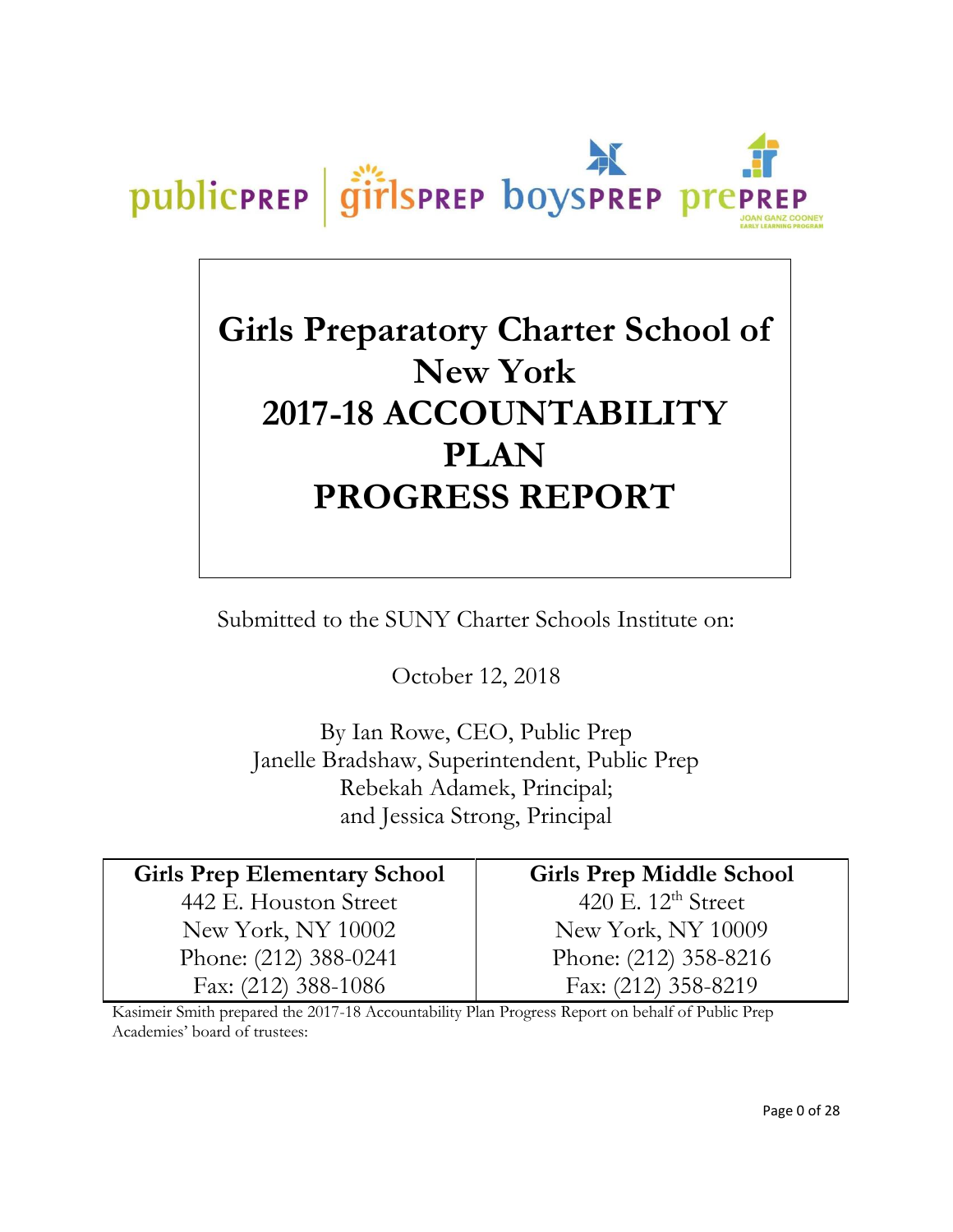| <b>Trustee Full Name</b> | <b>Board Affiliation</b>                                    |
|--------------------------|-------------------------------------------------------------|
| H. Melvin Ming           | <b>Public Preparatory Academies</b>                         |
| Laura Weil               | <b>Public Preparatory Academies</b>                         |
| Lauren Frank             | <b>Public Preparatory Academies</b>                         |
| Mary Claire Ryan         | <b>Public Preparatory Academies</b>                         |
| Nicole Kail Greene       | <b>Public Preparatory Academies</b>                         |
| Nicole Pullen Ross       | <b>Public Preparatory Academies</b>                         |
| R. Boykin Curry          | <b>Public Preparatory Academies</b>                         |
| Ramsey Lyons             | <b>Public Preparatory Academies</b>                         |
| Bryan Lawrence           | <b>Public Preparatory Network</b>                           |
| Dominique Schulte        | <b>Public Preparatory Network</b>                           |
| <b>Gregory Jones</b>     | <b>Public Preparatory Network</b>                           |
| <b>Margery Mayer</b>     | <b>Public Preparatory Network</b>                           |
| Mark Diker               | <b>Public Preparatory Network</b>                           |
| Philip O. Brandes        | <b>Public Preparatory Network</b>                           |
| Eric Grannis             | Public Preparatory Network and Public Preparatory Academies |
| Paul A. Vermylen, Jr.    | Public Preparatory Network and Public Preparatory Academies |

**Jessica Strong has served as Principal of Girls Preparatory Charter School of New York (grades 5-8) since July 2018.**

**Rebekah Adamek has served as Principal of Girls Preparatory Charter School of New York (grades K-4) since July 2017.**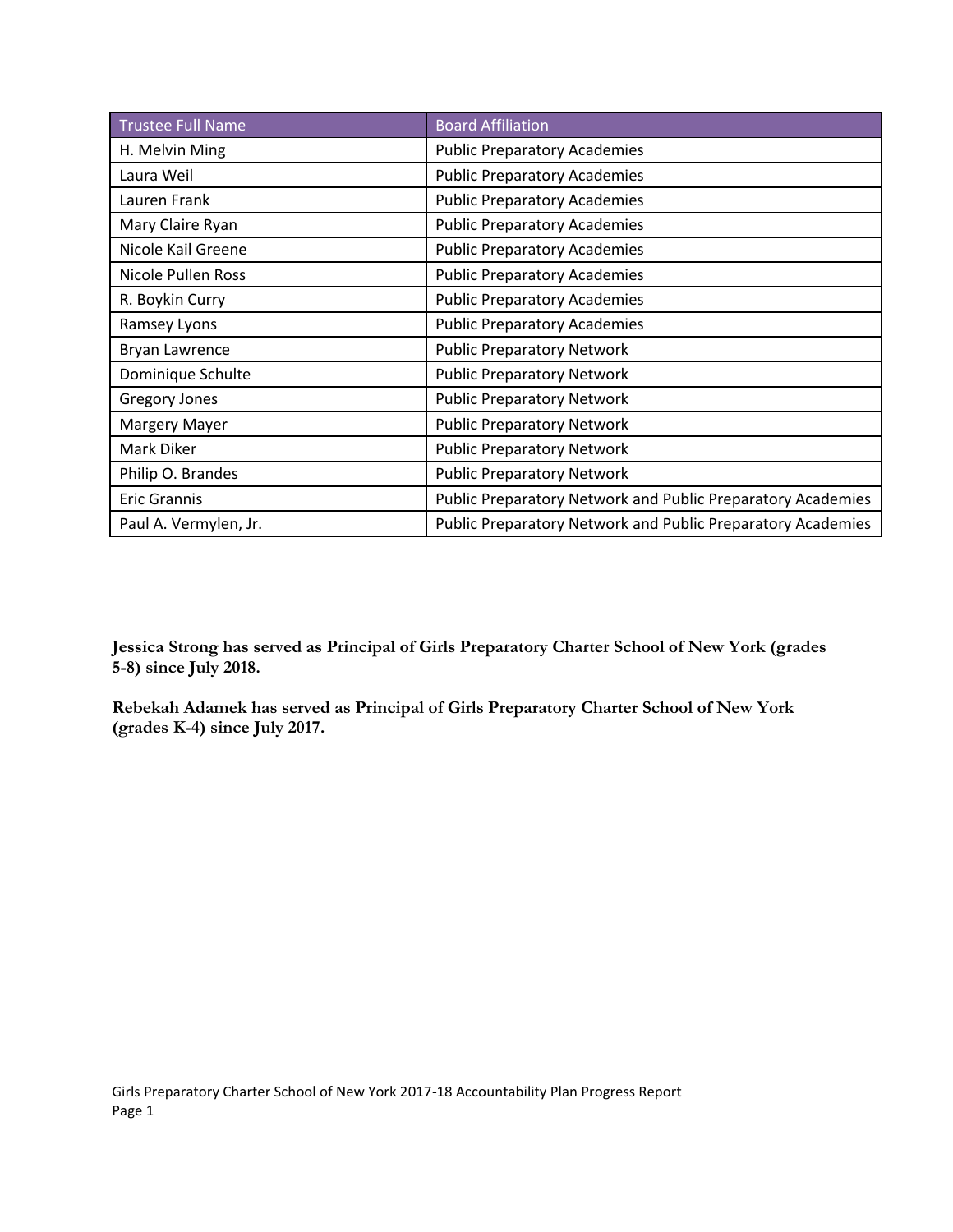# **INTRODUCTION**

Girls Prep Lower East Side Elementary is the first all-girls charter school in New York City. It was founded in 2005 and serves grades K-4.

Girls Prep Lower East Side is part of the Public Prep Network. Public Prep is a nonprofit organization that develops high-quality Universal Pre-Kindergarten and single-sex elementary and middle public schools that pursue excellence through continuous learning and evidence-based instruction. Our model is designed to empower each student to build strong character, demonstrate critical thinking, possess a core body of knowledge and be on a predictive path to earn a degree from a four-year university.

Our model recognizes the significance of starting early in building the self-expectation in students that they will attend and complete college and of providing a strong foundation to help get them there. Our content-rich interdisciplinary curriculum ensures students obtain knowledge, skills, and vocabulary related to English Language Arts, mathematics, history, geography, science, foreign language, and the arts. Furthermore, our schools aim to develop our students' work habits and individual talents by integrating the visual arts, music, and athletics into our curriculum.

Everything we do is designed to ensure students are prepared to graduate into New York City's top performing independent, parochial, and public schools to ensure they continue along the path to college completion.

Our core values are scholarship, merit, sisterhood and responsibility.

| School<br>Year | K  | 1  | $\overline{2}$ | 3  | 4  | 5  | 6  | 7  | 8  | 9 | 10 | 11 | 12 | Total |
|----------------|----|----|----------------|----|----|----|----|----|----|---|----|----|----|-------|
| 2010-11        | 48 | 50 | 50             | 50 | 52 | 58 | 44 |    |    |   |    |    |    | 352   |
| 2011-12        | 72 | 73 | 50             | 51 | 47 | 48 | 70 | 49 |    |   |    |    |    | 460   |
| 2012-13        | 75 | 71 | 74             | 50 | 51 | 52 | 50 | 68 | 47 |   |    |    |    | 538   |
| 2013-14        | 68 | 78 | 69             | 71 | 49 | 50 | 53 | 46 | 65 |   |    |    |    | 549   |
| 2014-15        | 70 | 74 | 71             | 71 | 71 | 68 | 49 | 47 | 41 |   |    |    |    | 562   |
| 2015-16        | 63 | 73 | 68             | 69 | 71 | 78 | 65 | 45 | 44 |   |    |    |    | 576   |
| 2016-17        | 56 | 78 | 76             | 70 | 71 | 86 | 83 | 66 | 42 |   |    |    |    | 628   |
| 2017-18        | 53 | 70 | 83             | 84 | 78 | 81 | 78 | 71 | 54 |   |    |    |    | 652   |

# **School Enrollment by Grade Level and School Year**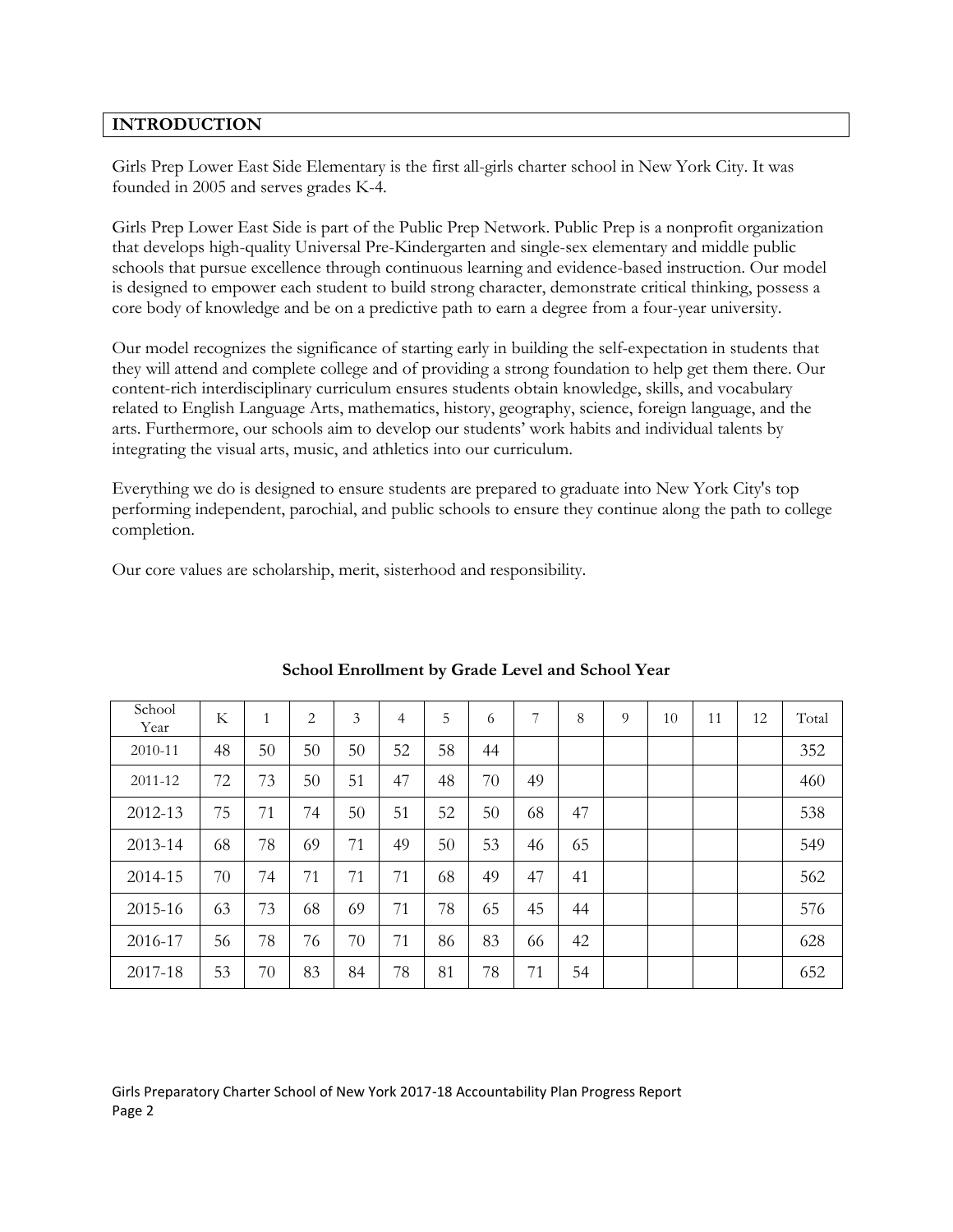**Goal 1: English Language Arts** Students will become proficient readers of the English language.

# **Background**

Girls Prep uses balanced literacy approach in conjunction with the Common Core State Standards (CCSS) as a foundation for planning and instruction. Each integrated literacy block is approximately 110 minutes long at the elementary school and 90 minutes long at the middle school and includes both reading and writing instruction and practice opportunities. Teachers use a lesson format that follows a predictable structure – Warm-Up, Teach, guided practice, Independent Practice, connect – so that students know what to expect and what is expected of them at each part of the lesson.

Girls Prep students gain the benefits of the workshop model by learning to communicate in a positive and collaborative climate, apply knowledge through meaningful communication about what they have read, self-monitor through independent reading goals, and practice and master skills and standards by incorporating teacher and student feedback.

Teachers are trained and expected to monitor literacy growth using STEP, which is a research-based formative assessment, data management, and professional development system that has been proven to significantly improve student achievement in literacy. STEP assesses children's literacy skills, provides key data to educators, and trains teachers how to interpret that data in a way that moves children reliably through a 13-level system toward reading proficiency. Students also complete Writing Series and writing diagnostic tied to the units of instruction. Teachers use regular unit assessments in grades 2-5 to monitor student performance and progress.

The NWEA MAP assessment and unit assessments are used to ensure that immediate re-teach and intervention of ELA skills is incorporated into the daily plans, as well as six-week intervention plans. Additionally, the ongoing data informs our RTI (response to intervention) process, a network wide model that targets students for enrichment and/or intervention.

While Girls Prep is committed to incorporating the programs that build strong foundations and embed higher order critical thinking, we also ensure rigor and high academic expectations through standardization and structure. For example, we have developed standardized practices for grading and evaluating student work as well as for small group instruction and Response to Intervention process and criteria.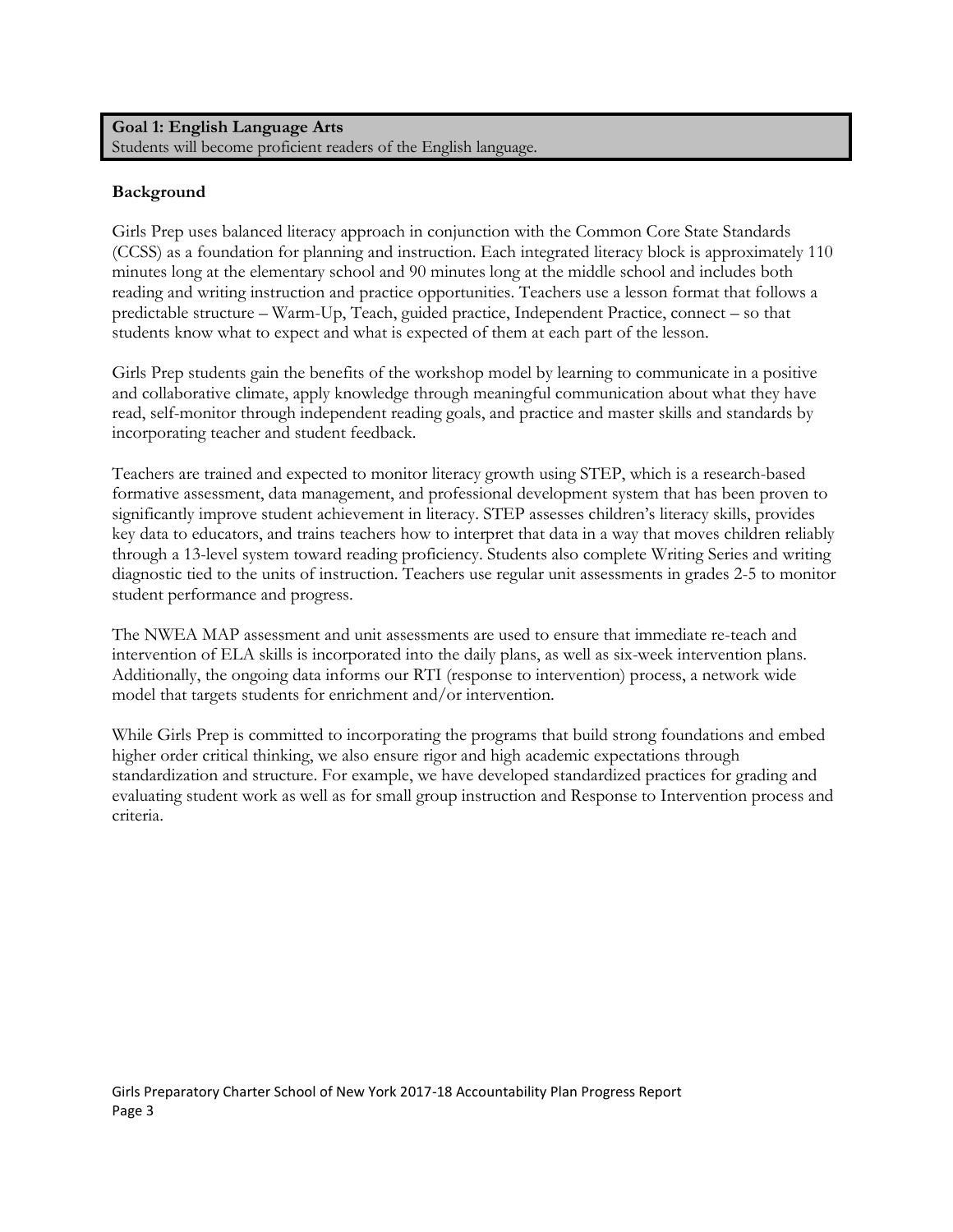**Goal 1: Absolute Measure** Each year, 75 percent of all tested students enrolled in at least their second year will perform at proficiency on the New York State English language arts examination for grades 3-8.

## **Method**

The school administered the New York State Testing Program English language arts assessment to students in 3<sup>rd</sup> through 8<sup>th</sup> grade in Spring 2018. Each student's raw score has been converted to a gradespecific scaled score and a performance level.

The table below summarizes participation information for this year's test administration. The table indicates total enrollment and total number of students tested. It also provides a detailed breakdown of those students excluded from the exam. Note that this table includes all students according to grade level, even if they have not enrolled in at least their second year.

| Grade | Total  |     | Total |        |          |
|-------|--------|-----|-------|--------|----------|
|       | Tested | IEP | ELL   | Absent | Enrolled |
|       | 74     |     |       | 10     | 84       |
|       | 70     |     |       |        | 78       |
|       | 75     |     |       |        | 81       |
|       | 78     |     |       |        | 78       |
|       | 69     |     |       |        |          |
|       | 54     |     |       |        | 54       |
|       | 420    |     |       |        | 445      |

# **2017-18 State English Language Arts Exam Number of Students Tested and Not Tested**

## **Results**

69% of Girls Prep students enrolled in at least their second year were proficient on the NYS English language arts examination.

| Grades   |         | All Students     | Enrolled in at least their Second Year |               |  |  |
|----------|---------|------------------|----------------------------------------|---------------|--|--|
|          | Percent | Number<br>Tested | Percent                                | Number Tested |  |  |
|          | 64%     | 74               | 68%                                    | 59            |  |  |
| 4        | 61%     | 70               | $66\%$                                 | -47           |  |  |
| 5        | 60%     | 75               | 62%                                    | 52            |  |  |
| $\Omega$ | 71%     | 78               | 70%                                    | 66            |  |  |
| ⇁        | 70%     | 69               | 70%                                    | 69            |  |  |
| 8        | 80%     | 54               | 80%                                    | 54            |  |  |
| All      | 67%     | 420              | $69\%$                                 | 347           |  |  |

# **Performance on 2017-18 State English Language Arts Exam By All Students and Students Enrolled in At Least Their Second Year**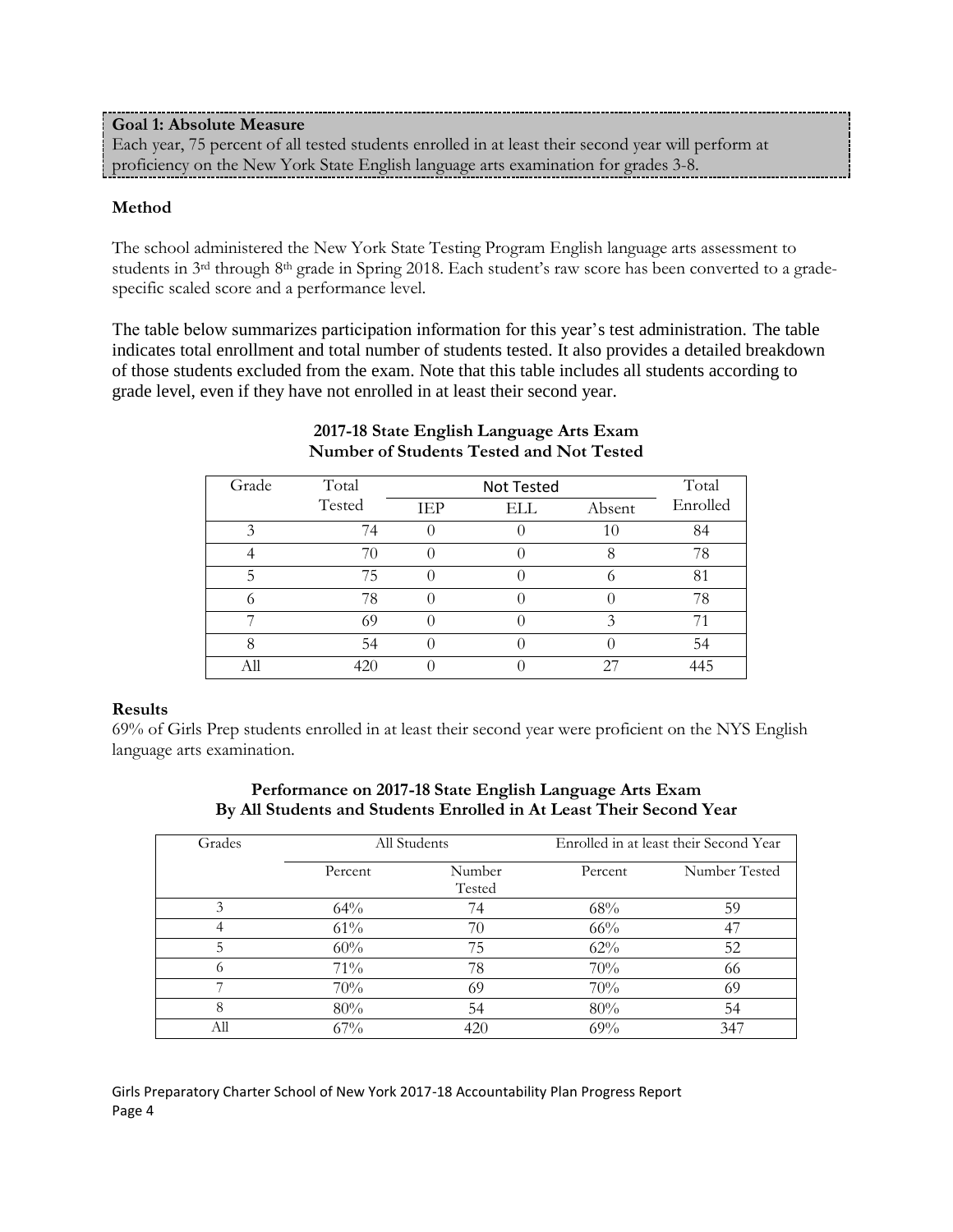## **Evaluation**

Girls Prep did not meet the accountability measure of 75 percent of students enrolled in at least their second year achieving proficiency. However, as the data in the following sections demonstrates, Girls Prep students made growth since 2014-15, and outperformed students in their host district. Accordingly, we believe the data indicates that Girls Prep is on a predictive path to meeting the goal of 75 percent proficiency in the future.

# **Additional Evidence**

The below table indicates that the percentage of students in at least their second year achieving proficiency increased by 9% from 2016-17 to 2017-18.

| Grade          |         | Percent of Students Enrolled in At Least Their Second Year Achieving Proficiency |         |                  |         |                  |         |                  |
|----------------|---------|----------------------------------------------------------------------------------|---------|------------------|---------|------------------|---------|------------------|
|                |         | 2014-15                                                                          |         | $2015 - 16$      |         | 2016-17          |         | 2017-18          |
|                | Percent | Number<br>Tested                                                                 | Percent | Number<br>Tested | Percent | Number<br>Tested | Percent | Number<br>Tested |
| 3              | 36%     | 56                                                                               | 49%     | 57               | 69%     | 49               | 68%     | 59               |
| $\overline{4}$ | 50%     | 58                                                                               | 43%     | 55               | 62%     | 51               | 66%     | 47               |
| 5              | 23%     | 35                                                                               | $67\%$  | 51               | 48%     | 60               | $62\%$  | 52               |
| 6              | 36%     | 36                                                                               | 47%     | 49               | 57%     | 64               | 70%     | 66               |
| 7              | $32\%$  | 47                                                                               | 53%     | 45               | 53%     | 62               | 70%     | 69               |
| 8              | 56%     | 41                                                                               | 63%     | 43               | 72%     | 40               | 80%     | 54               |
| All            | 39%     | 273                                                                              | 55%     | 300              | 60%     | 326              | 69%     | 347              |

# **English Language Arts Performance by Grade Level and School Year**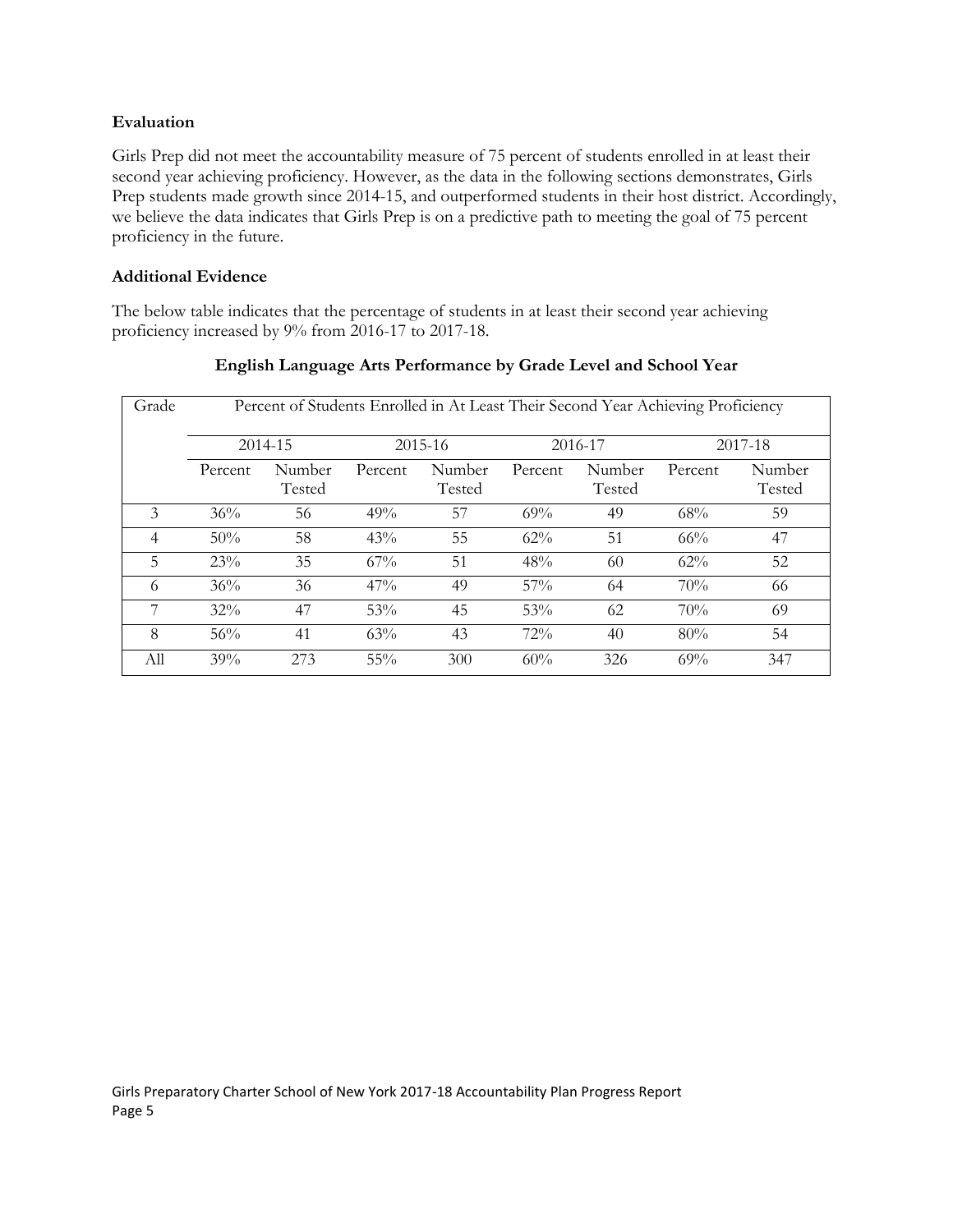**Goal 1: Absolute Measure** Each year, the school's aggregate Performance Level Index (PLI) on the State English language arts exam will meet the Annual Measurable Objective (AMO) set forth in the state's NCLB accountability system.

# **Method**

The federal No Child Left Behind law holds schools accountable for making annual yearly progress towards enabling all students to be proficient. As a result, the state sets an AMO each year to determine if schools are making satisfactory progress toward the goal of proficiency in the state's learning standards in English language arts. To achieve this measure, all tested students must have a Performance Level Index (PLI) value that equals or exceeds the 2017-18 English language arts AMO of 89. The PLI is calculated by adding the sum of the percent of all tested students at Levels 2 through 4 with the sum of the percent of all tested students at Levels 3 and 4. Thus, the highest possible PLI is 200.

# **Results**

Girls Prep's performance index for English language arts was 160 in the 2017-18 school year. This exceeds the AMO of 89.

| Number in |         |     | Percent of Students at Each Performance Level |         |         |    |
|-----------|---------|-----|-----------------------------------------------|---------|---------|----|
| Cohort    | Level 1 |     | Level 2                                       | Level 3 | Level 4 |    |
| 372       | 70/0    |     | 26%                                           | 43%     | 24%     |    |
|           |         |     |                                               |         |         |    |
|           | РI      | $=$ | 26                                            | 43      | 24      | 93 |
|           |         |     |                                               | 43      | 24      |    |

# **English Language Arts 2017-18 Performance Level Index (PLI)**

PL  $=$  160

# **Evaluation**

Girls Prep exceeded the Annual Measurable Objective by 71 points in 2017-18.

# **Goal 1: Comparative Measure**

Each year, the percent of all tested students who are enrolled in at least their second year and performing at proficiency on the state English language arts exam will be greater than that of all students in the same tested grades in the local school district.

# **Method**

A school compares tested students enrolled in at least their second year to all tested students in the surrounding public-school district. Comparisons are between the results for each grade in which the school had tested students in at least their second year at the school and the total result for all students at the corresponding grades in the school district.

# **Results**

Students enrolled in at least their second year at Girls Prep outperformed those in their host district, NYC Community District 1.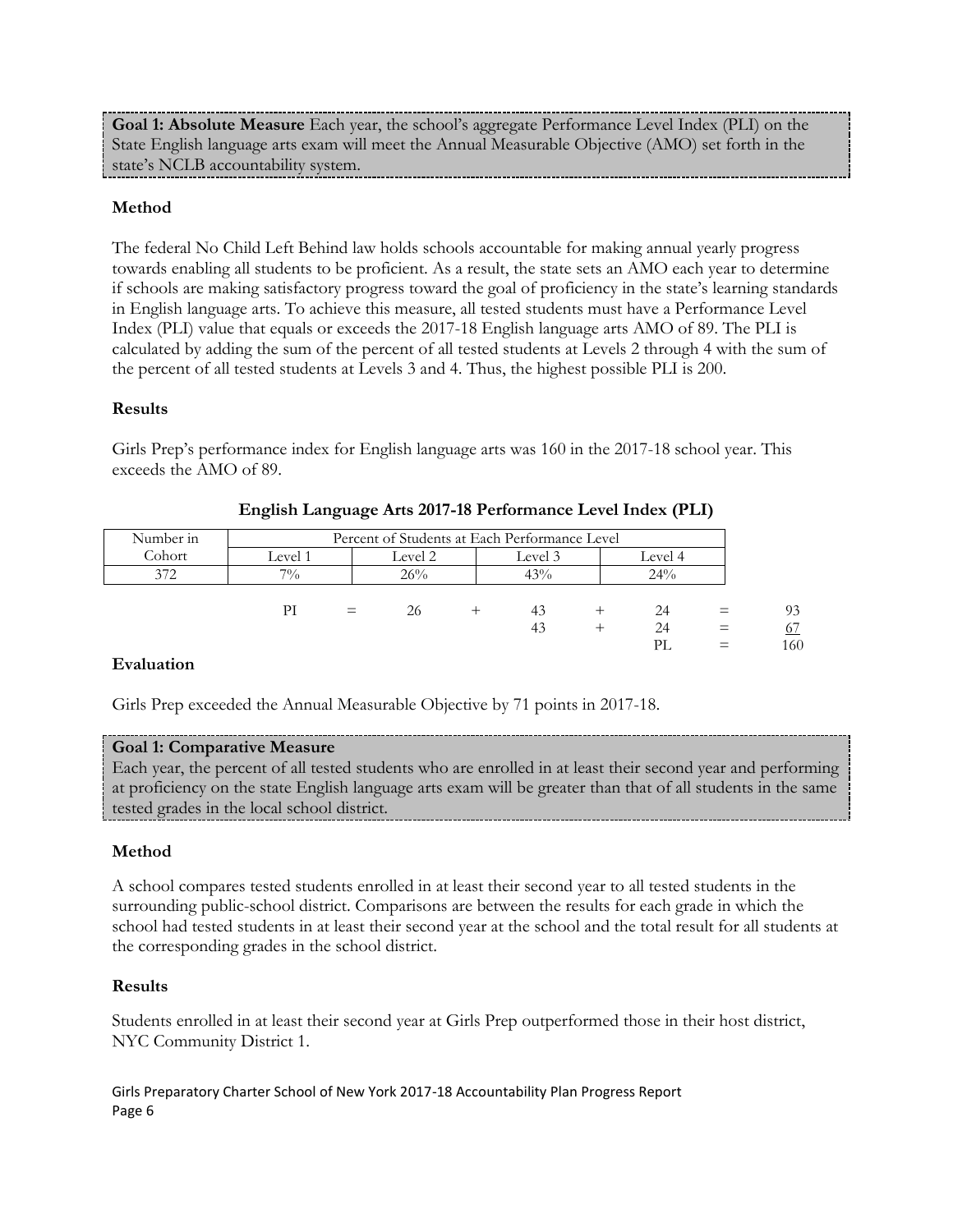| Grade |         | Percent of Students at Proficiency      |                         |               |  |  |  |
|-------|---------|-----------------------------------------|-------------------------|---------------|--|--|--|
|       |         | Charter School Students In At Least 2nd | All District 1 Students |               |  |  |  |
|       |         | Year                                    |                         |               |  |  |  |
|       | Percent | Number Tested                           | Percent                 | Number Tested |  |  |  |
| 3     | 68%     | 59                                      | 59%                     | 688           |  |  |  |
|       | $66\%$  | 47                                      | 58%                     | 702           |  |  |  |
|       | 62%     | 52                                      | 49%                     | 669           |  |  |  |
|       | 70%     | 66                                      | 55%                     | 723           |  |  |  |
|       | 70%     | 69                                      | 48%                     | 696           |  |  |  |
| 8     | 80%     | 54                                      | 56%                     | 705           |  |  |  |
|       | 69%     | 347                                     | 54%                     | 4183          |  |  |  |

# **2017-18 State English Language Arts Exam Charter School and District Performance by Grade Level**

# **Evaluation**

Girls Prep met the accountability measure requiring that the proportion of all students who are enrolled in at least their second year and performing at proficiency on the state English language arts exam be greater than that of all students in the same tested grades in the local school district.

## **Additional Evidence**

The below table demonstrates that Girls Prep students have outperformed the students of the school's host district, District 1, in three of the last 4 years.

# **English Language Arts Performance of Charter School and Local District by Grade Level and School Year**

| Grade |            | Percent of Students Enrolled in at Least their Second Year Who Are at Proficiency Compared to Local<br><b>District Students</b> |            |            |               |            |               |            |
|-------|------------|---------------------------------------------------------------------------------------------------------------------------------|------------|------------|---------------|------------|---------------|------------|
|       | 2014-15    |                                                                                                                                 |            | 2015-16    |               | 2016-167   |               | 2017-18    |
|       | Girls Prep | District 1                                                                                                                      | Girls Prep | District 1 | Girls<br>Prep | District 1 | Girls<br>Prep | District 1 |
| 3     | 38%        | 38%                                                                                                                             | 49%        | 48%        | 69%           | 49%        | 68%           | 59%        |
| 4     | 36%        | 36%                                                                                                                             | 43%        | 41%        | 62%           | 51%        | 66%           | 58%        |
| 5     | 39%        | 39%                                                                                                                             | $67\%$     | $41\%$     | 48%           | 46%        | 62%           | 49%        |
| 6     | 38%        | 38%                                                                                                                             | $47\%$     | $42\%$     | $57\%$        | $42\%$     | 70%           | 55%        |
| 7     | 36%        | 36%                                                                                                                             | 53%        | 42%        | 53%           | 52%        | 70%           | 48%        |
| 8     | 43%        | 43%                                                                                                                             | 63%        | 41%        | 72%           | 50%        | 80%           | 56%        |
| All   | 38%        | 40%                                                                                                                             | 55%        | 43%        | 60%           | 48%        | 69%           | 54%        |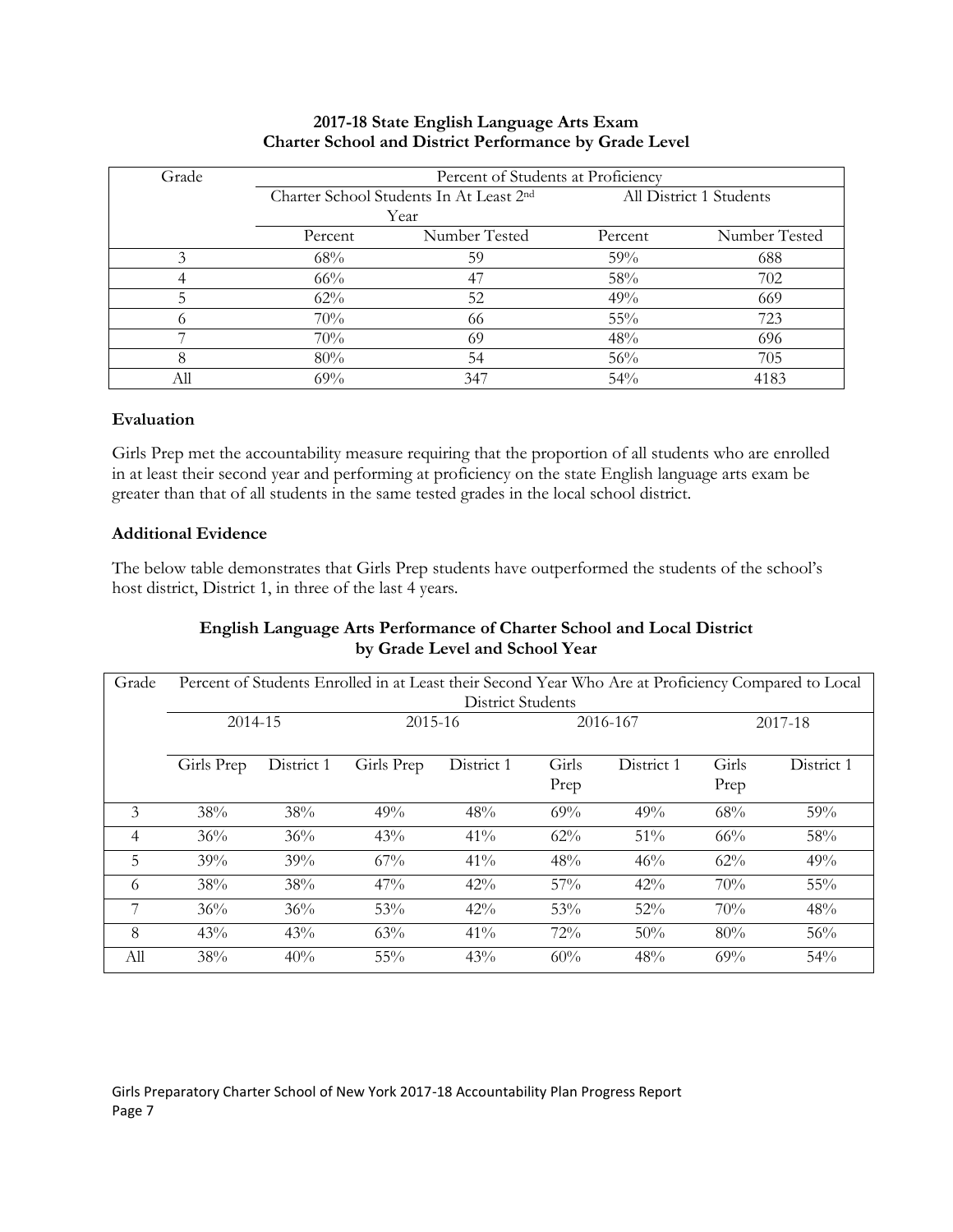# **Goal 1: Comparative Measure**

Each year, the school will exceed its predicted level of performance on the state English language arts exam by an Effect Size of 0.3 or above (performing higher than expected to a small degree) according to a regression analysis controlling for students eligible for economically disadvantaged students among all public schools in New York State.

# **Method**

The Charter Schools Institute conducts a Comparative Performance Analysis, which compares the school's performance to demographically similar public schools state-wide. The Institute uses a regression analysis to control for the percentage of economically disadvantaged students among all public schools in New York State. The Institute compares the school's actual performance to the predicted performance of public schools with a similar economically disadvantaged percentage. The difference between the schools' actual and predicted performance, relative to other schools with similar economically disadvantaged statistics, produces an Effect Size. An Effect Size of 0.3 or performing higher than expected to a small degree is the requirement for achieving this measure.

Given the timing of the state's release of economically disadvantaged data and the demands of the data analysis, the 2017-18 analysis is not yet available. This report contains 2016-17 results, the most recent Comparative Performance Analysis available.

# **Results**

In 2016-17 Girls Prep's aggregate effect size in English language arts was 1.59.

| Grade | <b>Percent of</b><br>Economically<br><b>Disadvantaged</b> | Number of<br><b>Students</b><br><b>Tested</b> |        | <b>Percent of Students</b><br>at Proficiency | <b>Difference</b><br>between Actual<br>and Predicted | <b>Effect Size</b> |
|-------|-----------------------------------------------------------|-----------------------------------------------|--------|----------------------------------------------|------------------------------------------------------|--------------------|
|       | <b>Students</b>                                           |                                               | Actual | Predicted                                    |                                                      |                    |
|       | 72.9                                                      | 72                                            | 63     | 36.5                                         | 26.5                                                 | 1.51               |
|       | 84.5                                                      | 66                                            | 59     | 29.2                                         | 29.8                                                 | 1.63               |
|       | 83.9                                                      | 82                                            | 45     | 23.8                                         | 21.2                                                 | 1.41               |
| 6     | 72.3                                                      | 78                                            | 58     | 25.2                                         | 32.8                                                 | 2.06               |
|       | 78.8                                                      | 63                                            | 52     | 31.2                                         | 20.8                                                 | 1.12               |
| 8     | 72.1                                                      | 40                                            | 73     | 38.5                                         | 34.5                                                 | 1.88               |
| All   | 77.8                                                      | 401                                           | 57.0   | 29.9                                         | 27.1                                                 | 1.59               |

# **2016-17 English Language Arts Comparative Performance by Grade Level**

| <b>School's Overall Comparative Performance:</b> |
|--------------------------------------------------|
| Higher than expected to large degree             |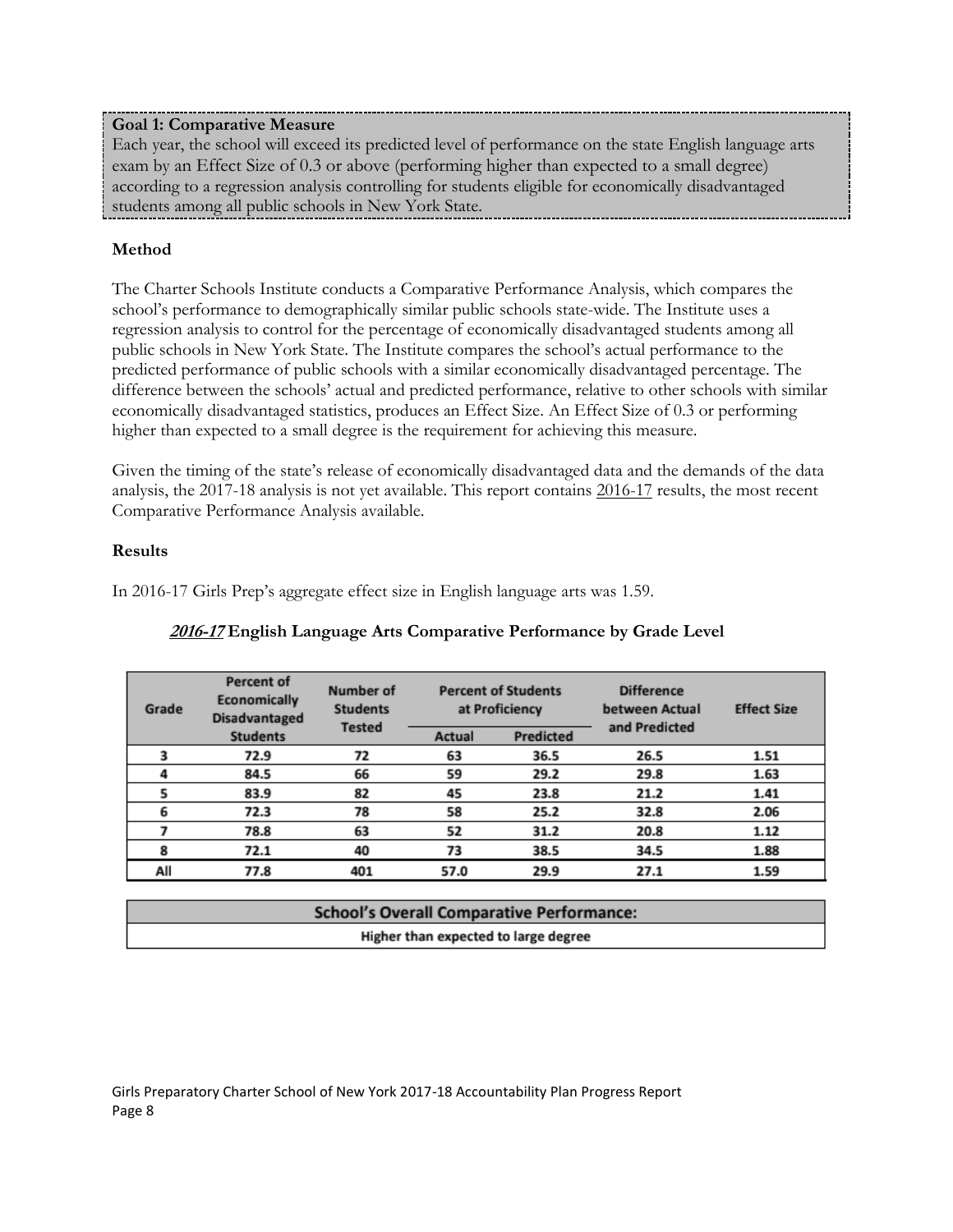# **Evaluation**

In 2016-17, Girls Prep met this accountability plan goal. Girls Prep's effect size is not yet available for 2017-18, the year relevant to this analysis.

# **Additional Evidence**

Girls Prep has had a strongly positive effect size for each of the last four years.

| School<br>Year | Grades | Percent<br>Eligible for<br>Free Lunch | Number<br>Tested | Actual | Predicted | Effect<br><b>Size</b> |
|----------------|--------|---------------------------------------|------------------|--------|-----------|-----------------------|
| 2010-11        | K-6    | 62                                    | 222              | 60.4   | 46.6      | 0.85                  |
| 2011-12        | $K-7$  | 56.2                                  | 262              | 64.1   | 49.6      | 0.95                  |
| 2012-13        | $K-8$  | 73.1                                  | 318              | 33.7   | 22.9      | 0.79                  |
| 2013-14        | $K-8$  | 79.8                                  | 334              | 38.2   | 21.3      | 1.22                  |
| 2014-15        | $K-8$  | 76.1                                  | 346              | 35.9   | 22.4      | 0.94                  |
| 2015-16        | $K-8$  | 77.2                                  | 372              | 52.9   | 28.8      | 1.45                  |
| 2016-17        | $K-8$  | 77.8                                  | 401              | 57.0   | 29.9      | 1.59                  |

**English Language Arts Comparative Performance by School Year**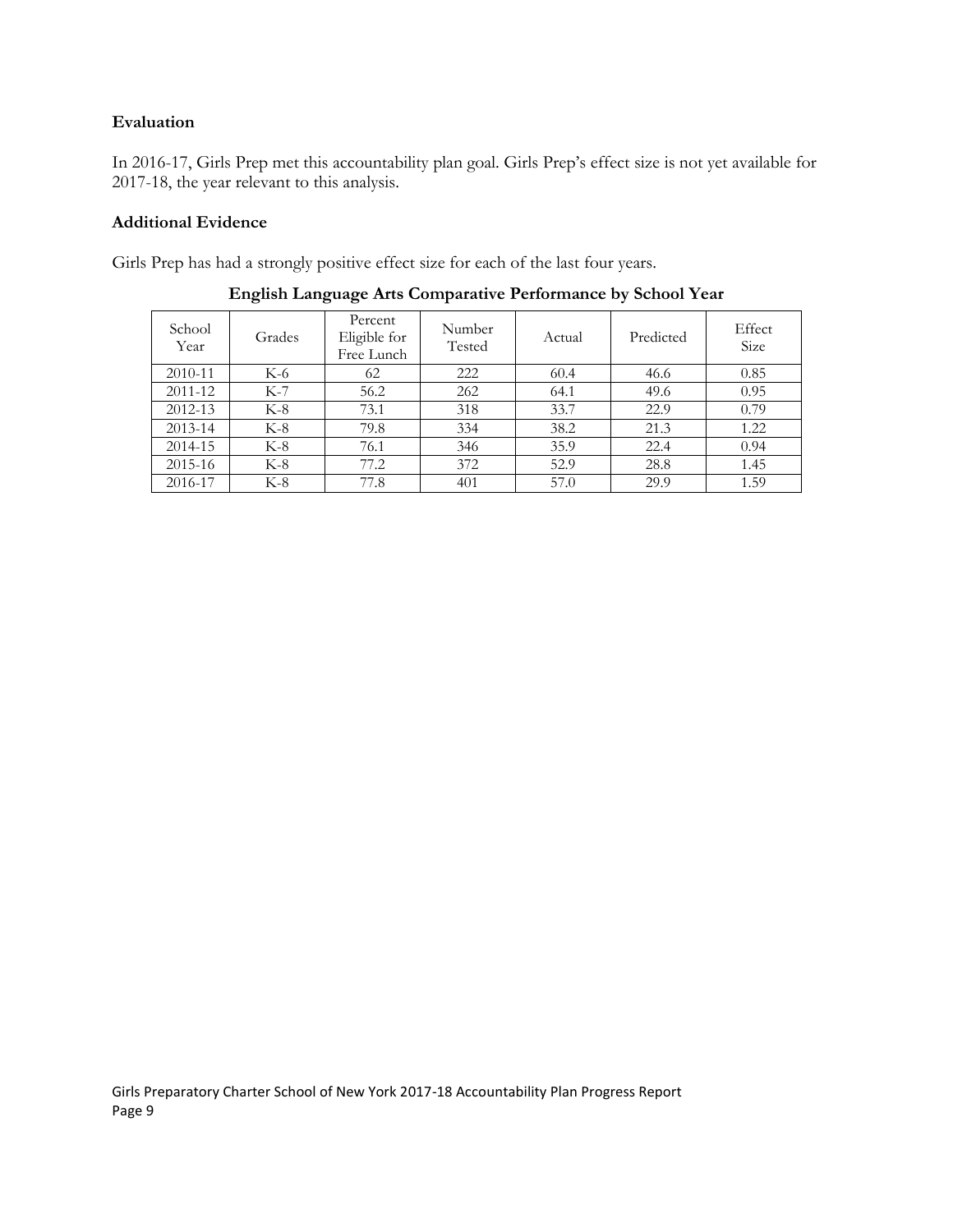## **Goal 1: Growth Measure**

Each year, under the state's Growth Model, the school's mean unadjusted growth percentile in English language arts for all tested students in grades 4-8 will be above the state's unadjusted median growth percentile.

## **Method**

This measure examines the change in performance of the same group of students from one year to the next and the progress they are making in comparison to other students with the same score in the previous year. The analysis only includes students who took the state exam in 2017-18 and have a state exam score from 2016-17, including students who were retained in the same grade. Students with the same 2016-17 score are ranked by their 2017-18 score and assigned a percentile based on their relative growth in performance (student growth percentile). Students' growth percentiles are aggregated schoolwide to yield a school's mean growth percentile. For a school to perform above the statewide median, it must have a mean growth percentile greater than 50.

#### **Results**

In 2017-18, Girls Prep's mean unadjusted growth percentile was 58. This is higher than the state's unadjusted median growth percentile of 50.0

| Grade | <b>Mean Growth Percentile</b> |                  |  |  |
|-------|-------------------------------|------------------|--|--|
|       | School                        | Statewide Median |  |  |
|       | 56                            | 50               |  |  |
| 5     | 62                            | 50               |  |  |
| հ     | 55                            | 50               |  |  |
|       | 55                            | 50               |  |  |
|       | 63                            | 50               |  |  |
|       |                               | 50               |  |  |

# **2016-17 English Language Arts Mean Growth Percentile by Grade Level**

#### **Evaluation**

In 2017-18, Girls Prep met this accountability plan goal.

## **Additional Evidence**

Girls Prep has met this accountability goal in each of the last four years.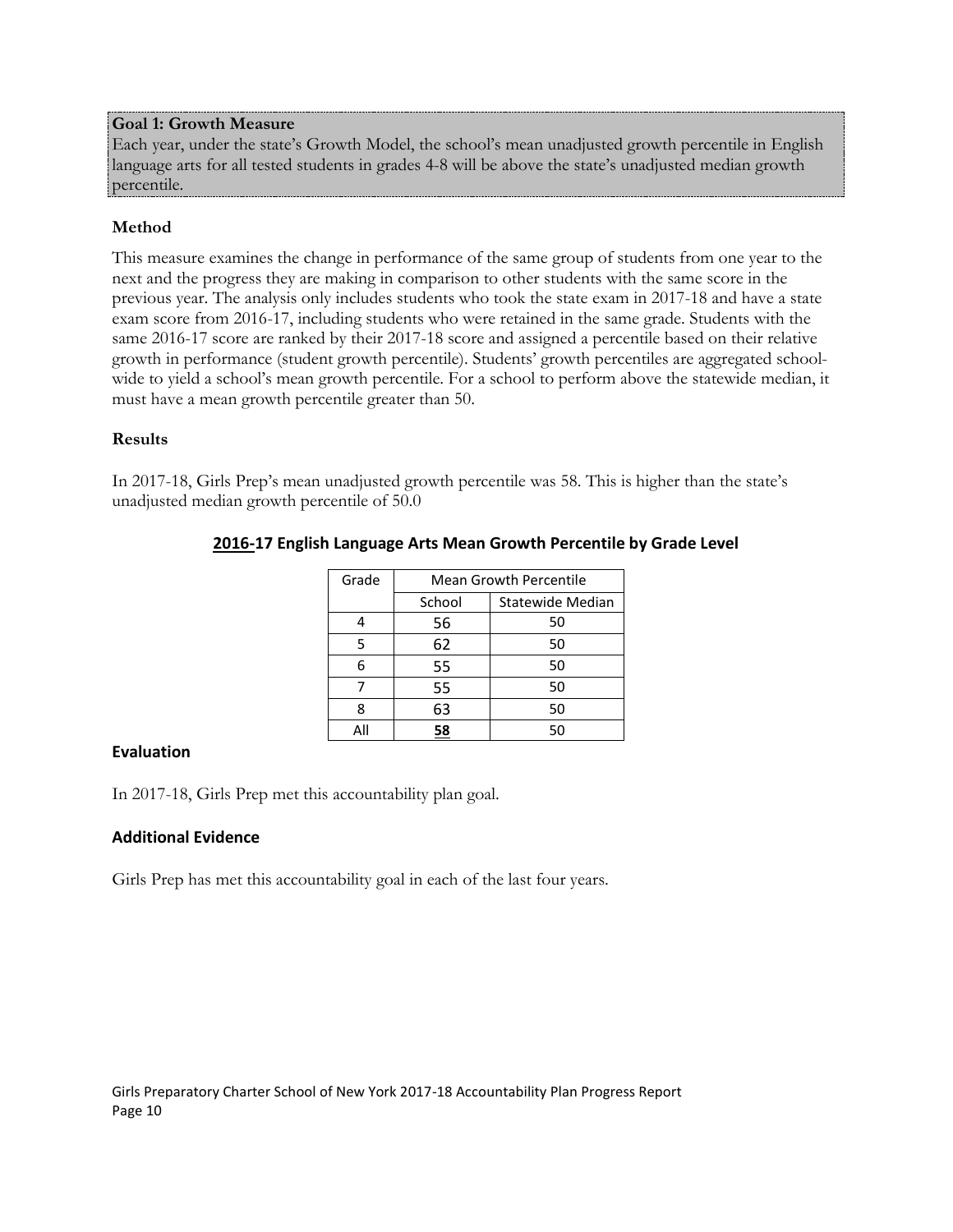| Grade    |         |         | Mean Growth Percentile |         |         |         |
|----------|---------|---------|------------------------|---------|---------|---------|
|          | 2012-13 | 2013-14 | 2014-15                | 2015-16 | 2016-17 | 2017-18 |
| Δ        | 66      | 44      | 50                     | 54      | 60      | 56      |
|          | 56      | 58.5    | 51                     | 64      | 56      | 62      |
| $\Omega$ | 61.5    | 50.5    | 49                     | 59      | 58      | 55      |
|          | 69      | 58.5    | 52                     | 61      | 63      | 55      |
| 8        | 47.5    | 44      | 50                     | 54      | 65      | 63      |
| All      | 60.6    | 50      | 51                     | 58      |         | 58      |

# **English Language Arts Mean Growth Percentile by Grade Level and School Year**

# **Summary of the English Language Arts Goal**

We are committed to providing the resources needed for our students to become proficient readers of the English language. Girls Prep is committed to a culture of continuous improvement where student achievement and success has no limit.

In 2017-18, Girls Prep achieved 4 out of the 5 possible measures for evaluation. Below we have outlined an action plan to implement in the coming year. This plan includes programs and processes that have proven to be successful and new strategies that address our observable gaps.

Like most charter schools in New York City, Girls Prep did not meet the goal of 75 percent proficiency in 2017-18. However, our outstanding growth data gives us confidence that we are on a predictive path to attaining that goal in the future.

| Type        | Measure                                                                                                                                                                                                                                                                                                                                                                                    | <b>Outcome</b>  |
|-------------|--------------------------------------------------------------------------------------------------------------------------------------------------------------------------------------------------------------------------------------------------------------------------------------------------------------------------------------------------------------------------------------------|-----------------|
| Absolute    | Each year, 75 percent of all tested students who are enrolled in at least their<br>second year will perform at proficiency on the New York State English<br>language arts exam for grades 3-8.                                                                                                                                                                                             | Did Not Achieve |
| Absolute    | Each year, the school's aggregate Performance Level Index (PLI) on the state<br>English language arts exam will meet that year's Annual Measurable Objective<br>(AMO) set forth in the state's NCLB accountability system.                                                                                                                                                                 | Achieved        |
| Comparative | Each year, the percent of all tested students who are enrolled in at least their<br>second year and performing at proficiency on the state English language arts<br>exam will be greater than that of students in the same tested grades in the local<br>school district.                                                                                                                  | Achieved        |
| Comparative | Each year, the school will exceed its predicted level of performance on the<br>state English language arts exam by an Effect Size of 0.3 or above (performing<br>higher than expected to a small degree) according to a regression analysis<br>controlling for economically disadvantaged students among all public schools<br>in New York State. (Using 2016-17 school district results.) | Achieved        |
| Growth      | Each year, under the state's Growth Model the school's mean unadjusted<br>growth percentile in English language arts for all tested students in grades 4-8<br>will be above the state's unadjusted median growth percentile.                                                                                                                                                               | <b>\chieved</b> |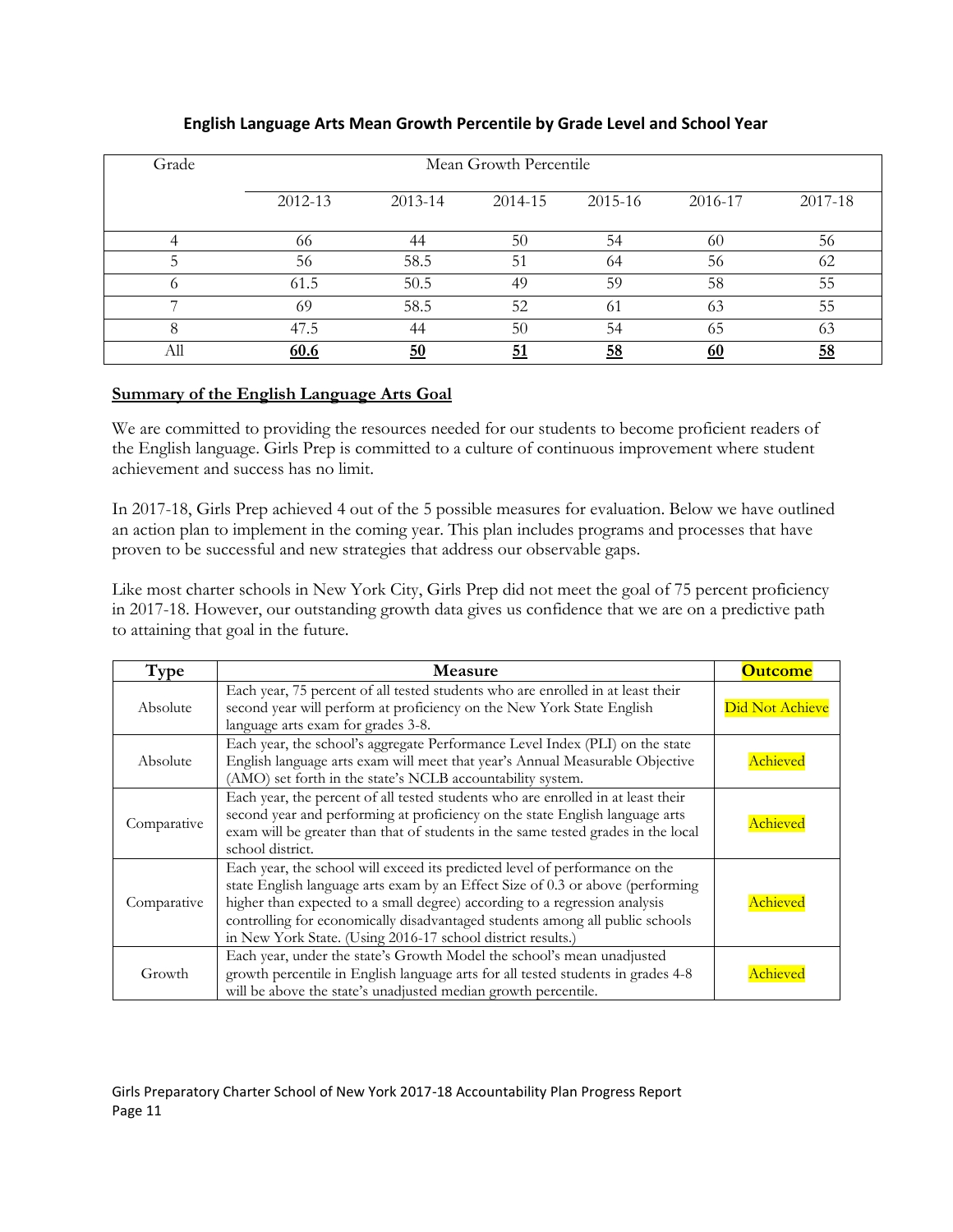### **Action Plan**

#### **Curriculum**

During the charter period, Girls Prep faculty worked diligently with peer faculty across the Public Prep Network to improve the quality and consistency of the ELA curriculum. The K-8 curriculum was constructed through a combination of upgrading the strongest of the units that were already in use and bringing in high quality external units from Success Academy, Expeditionary Learning and other schools with a strong track record of academic excellence. In 2017-18, teachers across the network implemented a common, standards-aligned ELA curriculum that is coherent in PreK-8. Each unit provides common components, including the ability to choose among a variety of rigorous texts, aligned assessments, clear enduring understandings, interdisciplinary connections, and detailed lesson guides for teachers to use, amend, or build upon. All standards, skills, scope and sequence, and end-of-unit assessments are shared across Public Prep schools, allowing schools to share instructional techniques and benchmark progress against their peers.

#### **Instruction**

The second key lever to drive academic improvement is to continue to refine our coaching and observation processes. As the level of expectations of our students has increased, we have identified that our expectations for adult learning must also increase and are providing additional levels of support and professional development opportunities to ensure successful and impactful instructional delivery. All of Girl Prep's instructional leaders regularly observe teachers and provide instructional feedback. Grade team leaders will also conduct informal observations and peer observations. All observations will utilize the Danielson framework as our model of excellent teaching.

Girls Prep has invested in the TeachBoost platform to improve the quality of observation, coaching and evaluation. All teachers will receive a minimum of 15 short and 5 long classroom observations from their coach, which is the average reported by top-quartile schools on TNTP's Insight survey. Our coaching and observation program will also be supported through our partnership with TNTP. From the research literature on school improvement, we know that strong coaching and feedback is one of the highestleverage strategies that a principal must utilize to improve student achievement. TNTP will also organize Excellent School Visits to ensure our school leaders see best practice.

#### **Data & Assessment**

Girls Prep teachers and instructional leaders routinely collect and analyze a wide variety of qualitative and quantitative data to improve curriculum and instruction. Students are assessed using curricular-aligned, performance-based assessments as measures of absolute performance. These rigorous assessments require synthesis and high-level application of knowledge from all subject areas. Student growth is measured using the NWEA MAP and STEP assessments. Throughout the year, students take interim assessments aligned with our scope and sequence in mathematics and in English Language Arts.

## **Leadership**

To better support the Instruction, Curriculum and Assessment, Public Prep made important changes to strengthen the organization's central leadership team. To improve the support and supervision of principals, Public Prep unbundled some of the responsibilities of the CEO, putting day-to-day operations in the hands of the network's Academic Team.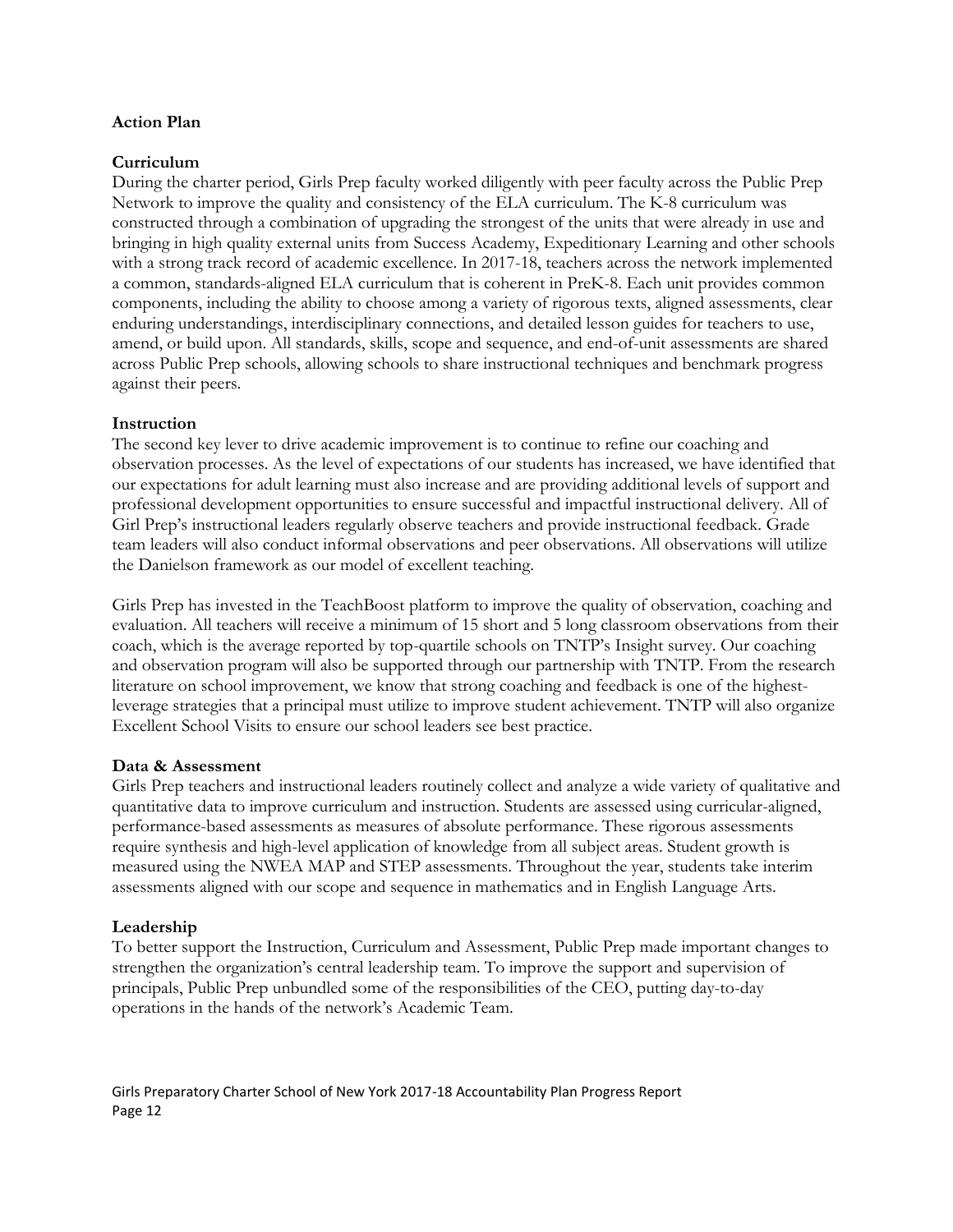# **MATHEMATICS**

**Goal 2: Mathematics** GIRLS PREP students will demonstrate steady progress in the understanding and application of mathematical skills and concepts.

## **Background**

Girls Prep has an intensive math curriculum that utilizes the Common Core State Standards as a foundation and folds in rigorous curricula to challenge students and allow teachers to narrow and deepen the scope of math instruction. Girls Prep's math instruction schedule includes a morning meeting each day, as well as a math lesson each day at the elementary level Teachers use data from student work and math lessons to plan for future instruction. In middle school, scholars have math instruction for one hour and thirty minutes daily.

Girls Prep is continuing to use publisher resources such as Engrade NY at the elementary and middle school, but the program is supplemented with additional content and exemplars to provide more process-based problem solving and to fill gaps in the curriculum. The use of math centers to develop and reinforce mathematical concepts and skills is a critical component of the math workshop. In addition to a math workshop, students participate in solving complex word problems during "Cognitively Guided Instruction" (CGI). CGI serves as a daily opportunity for students to deeply consider number relationships, to apply relationships to computation strategies, and to discuss and analyze their reasoning. CGI supports the development of efficient, flexible, meaningful, and accurate computation strategies.

Girls Prep's instructional leadership teams focus on abstract math to more readily assure that students will be able to take on a more diverse array of mathematical problems and apply their mathematical understandings to new and varied situations. With this strategy teachers are also able to hone their instructional technique through intensive development of lessons.

#### **Goal 2: Absolute Measure**

Each year, 75 percent of all tested students enrolled in at least their second year will perform at proficiency on the New York State mathematics examination for grades 3-8.

## **Method**

The school administered the New York State Testing Program mathematics assessment to students in 3rd through 8th grade in Spring 2018. Each student's raw score has been converted to a grade-specific scaled score and a performance level.

The table below summarizes participation information for this year's test administration. The table indicates total enrollment and total number of students tested. It also provides a detailed breakdown of those students excluded from the exam. Note that this table includes all students according to grade level, even if they have not enrolled in at least their second year.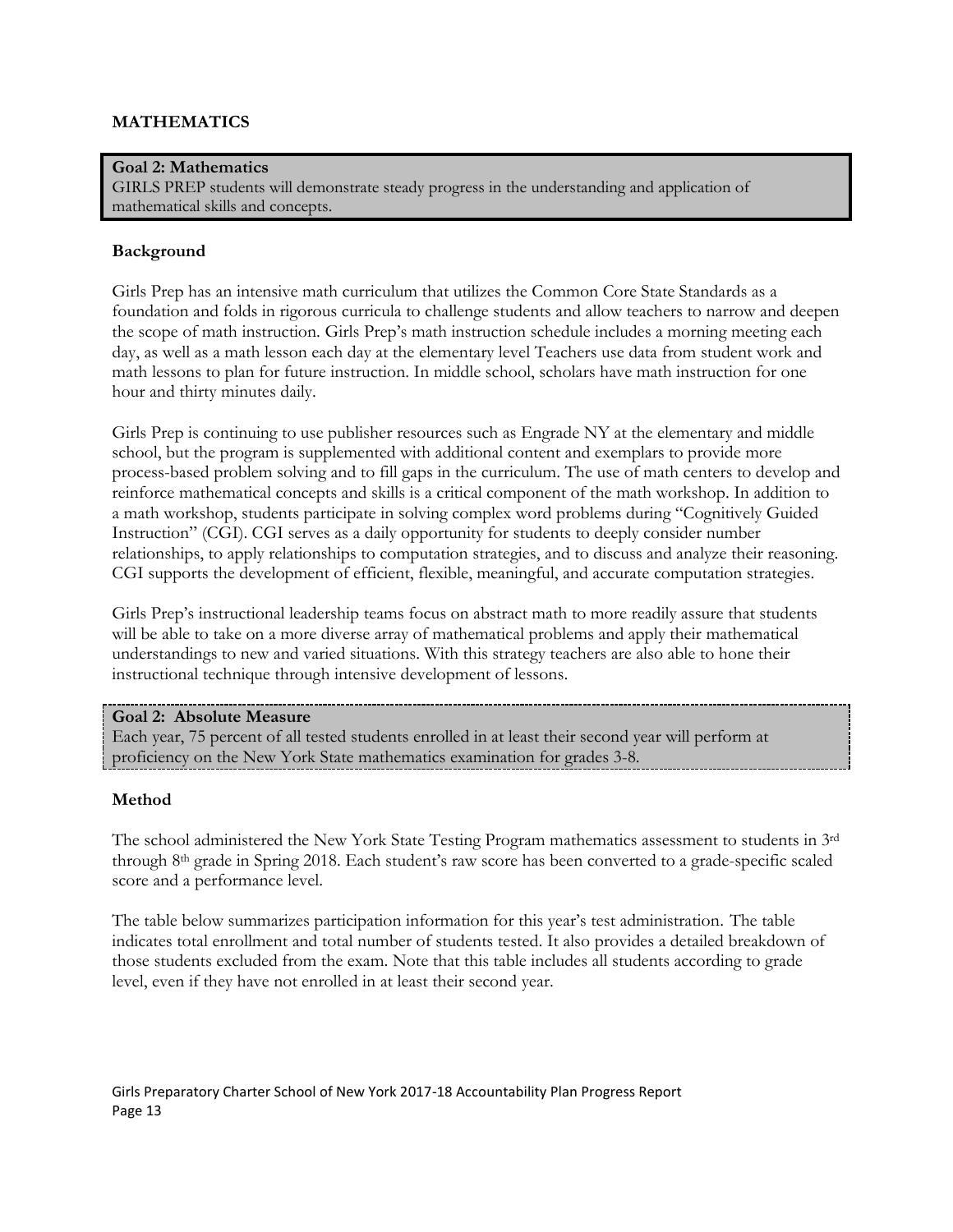|                    |        |            | $\ldots$   |        |          |
|--------------------|--------|------------|------------|--------|----------|
| Grade              | Total  |            | Not Tested |        | Total    |
|                    | Tested | <b>TEP</b> | ELL        | Absent | Enrolled |
| $\mathbf{\hat{z}}$ | 75     |            |            |        | 84       |
|                    | 70     |            |            |        | 78       |
|                    | 75     |            |            |        | 81       |
|                    | 78     |            |            |        | 78       |
|                    | 68     |            |            |        |          |
|                    | 53     |            |            |        | 54       |
|                    | 419    |            |            | 27     |          |

#### **2017-18 State Mathematics Exam Number of Students Tested and Not Tested**

## **Results**

69% of Girls Prep students enrolled in at least their second year were proficient on the NYS mathematics examination.

| Grades         | All Students |        | Enrolled in at least their Second Year |        |  |
|----------------|--------------|--------|----------------------------------------|--------|--|
|                | Percent      | Number | Percent                                | Number |  |
|                |              | Tested |                                        | Tested |  |
| 3              | 64%          | 74     | 68%                                    | 59     |  |
| $\overline{4}$ | 61%          | 70     | 66%                                    | 47     |  |
| 5              | 60%          | 75     | 62%                                    | 52     |  |
| 6              | 71%          | 78     | 70%                                    | 66     |  |
| 7              | 70%          | 69     | 70%                                    | 69     |  |
| 8              | 80%          | 54     | 80%                                    | 54     |  |
| All            | 67%          | 420    | 69%                                    | 347    |  |

## **Performance on 2017-18 State Mathematics Exam By All Students and Students Enrolled in At Least Their Second Year**

## **Evaluation**

Girls Prep did not meet the accountability measure of 75 percent of students enrolled in at least their second year achieving proficiency. However, as the data in the following sections demonstrates, Girls Prep students made significantly more than a year of growth, and outperformed their host district. Accordingly, we believe the data indicates that Girls Prep is on a predictive path to meeting the goal of 75 percent proficiency in the future.

## **Additional Evidence**

The below table indicates that the percentage of students in at least their second year achieving proficiency increased by 21% from 2016-17 to 2017-18.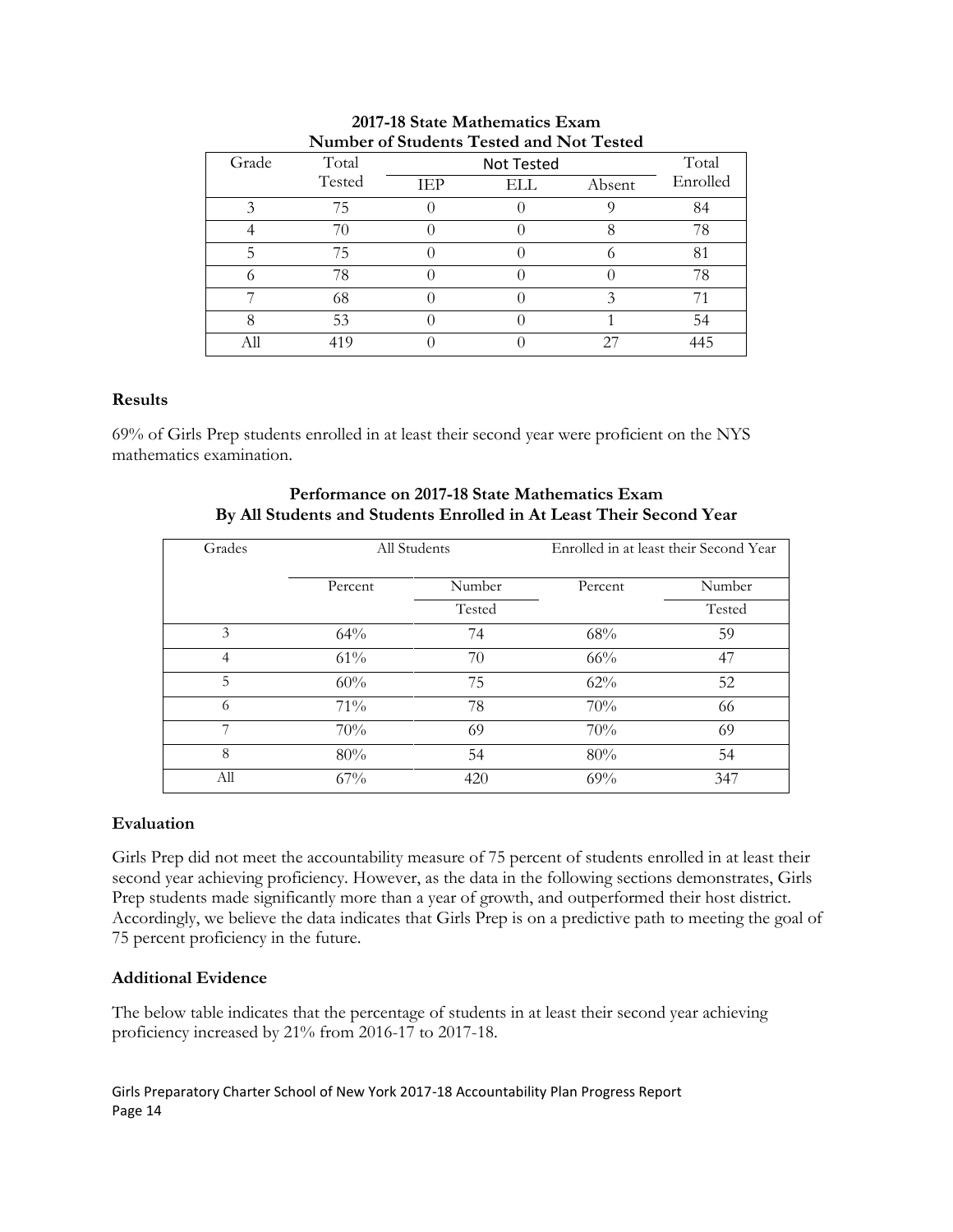| Grade | Percent of Students Enrolled in At Least Their Second Year Achieving Proficiency |         |         |         |         |         |         |         |
|-------|----------------------------------------------------------------------------------|---------|---------|---------|---------|---------|---------|---------|
|       |                                                                                  | 2014-15 |         | 2015-16 |         | 2016-17 |         | 2017-18 |
|       | Percent                                                                          | Number  | Percent | Number  | Percent | Number  | Percent | Number  |
|       |                                                                                  | Tested  |         | Tested  |         | Tested  |         | Tested  |
| 3     | $57\%$                                                                           | 56      | $61\%$  | 69      | 61%     | 49      | 68%     | 59      |
| 4     | 55%                                                                              | 58      | 41%     | 71      | 52%     | 50      | $66\%$  | 47      |
| 5     | 26%                                                                              | 35      | 54%     | 78      | 30%     | 60      | 62%     | 52      |
| 6     | 33%                                                                              | 36      | $37\%$  | 65      | 63%     | 65      | 70%     | 66      |
|       | 34%                                                                              | 47      | 33%     | 45      | 45%     | 62      | 70%     | 69      |
| 8     | 54%                                                                              | 41      | 41%     | 44      | 38%     | 40      | 80%     | 54      |
| All   | 43%                                                                              | 273     | 46%     | 372     | 48%     | 326     | 69%     | 347     |

# **Mathematics Performance by Grade Level and School Year**

# **Goal 2: Absolute Measure**

Each year, the school's aggregate Performance Level Index (PLI) on the State mathematics exam will meet the Annual Measurable Objective (AMO) set forth in the state's NCLB accountability system.

# **Method**

The federal No Child Left Behind law holds schools accountable for making annual yearly progress towards enabling all students to be proficient. As a result, the state sets an AMO each year to determine if schools are making satisfactory progress toward the goal of proficiency in the state's learning standards in mathematics. To achieve this measure, all tested students must have a Performance Level Index (PLI) value that equals or exceeds the 2017-18 mathematics AMO of 86. The PLI is calculated by adding the sum of the percent of all tested students at Levels 2 through 4 with the sum of the percent of all tested students at Levels 3 and 4. Thus, the highest possible PLI is 200.

# **Results**

Girls Prep's performance index for mathematics was 150 in the 2017-18 school year. This exceeds the AMO of 86.

| Number in |         |     |         | Percent of Students at Each Performance Level |                 |                        |                 |
|-----------|---------|-----|---------|-----------------------------------------------|-----------------|------------------------|-----------------|
| Cohort    | Level 1 |     | Level 2 | Level 3                                       | Level 4         |                        |                 |
| 372       | 13%     |     | 26%     | 36%                                           | 26%             |                        |                 |
|           | PI      | $=$ | 26      | 36<br>36                                      | 26<br>26<br>PLI | $=$<br>$\equiv$<br>$=$ | 88<br>62<br>150 |

# **Mathematics 2017-18 Performance Level Index (PLI)**

# **Evaluation**

Girls Prep exceeded the Annual Measurable Objective by 64 points in 2017-18.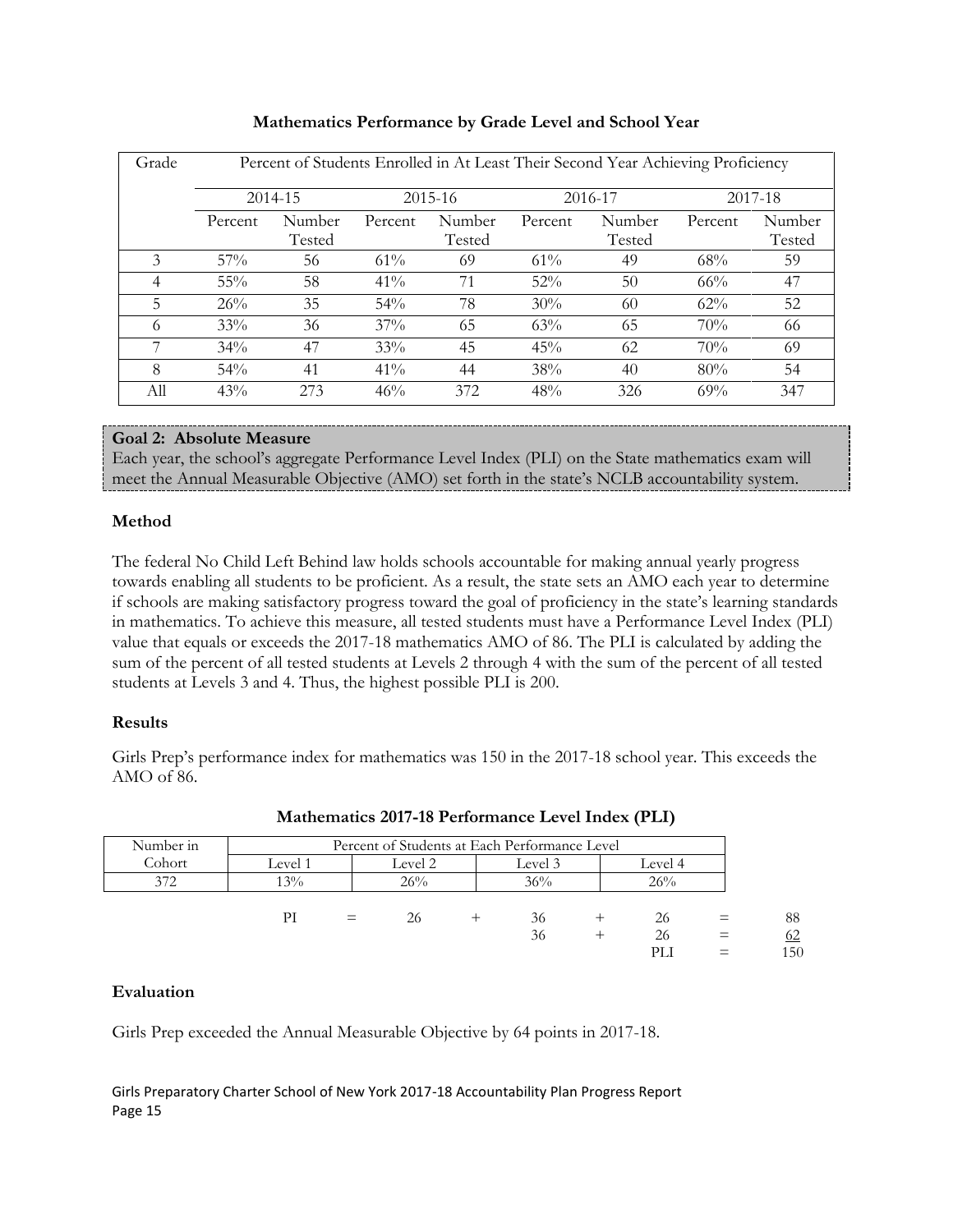# **Goal 2: Comparative Measure**

Each year, the percent of all tested students who are enrolled in at least their second year and performing at proficiency on the state mathematics exam will be greater than that of all students in the same tested grades in the local school district.

# **Method**

A school compares tested students enrolled in at least their second year to all tested students in the surrounding public-school district. Comparisons are between the results for each grade in which the school had tested students in at least their second year at the school and the total result for all students at the corresponding grades in the school district.

# **Results**

Students enrolled in at least their second year at Girls Prep outperformed those of their host district, NYC Community District 1.

| Grade          |         | Percent of Students at Proficiency                |         |                       |  |  |  |
|----------------|---------|---------------------------------------------------|---------|-----------------------|--|--|--|
|                |         | Charter School Students In At Least<br>$2nd$ Year |         | All District Students |  |  |  |
|                | Percent | Number Tested                                     | Percent | Number Tested         |  |  |  |
| 3              | 68%     | 59                                                | 56%     | 710                   |  |  |  |
| $\overline{4}$ | 66%     | 47                                                | 47%     | 741                   |  |  |  |
| 5              | 62%     | 52                                                | 52%     | 714                   |  |  |  |
| 6              | 70%     | 66                                                | 50%     | 772                   |  |  |  |
| 7              | 70%     | 69                                                | 45%     | 744                   |  |  |  |
| 8              | 80%     | 54                                                | 29%     | 602                   |  |  |  |
| All            | 69%     | 347                                               | 47%     | 4283                  |  |  |  |

# **2017-18 State Mathematics Exam Charter School and District Performance by Grade Level**

## **Evaluation**

Girls Prep met the accountability measure requiring that students who are enrolled in at least their second year and performing at proficiency on the state mathematics exam to be greater than that of all students in the same tested grades in the local school district.

# **Additional Evidence**

The below table demonstrates that Girls Prep students have outperformed the students of the school's host district, District 1, in each of the last 4 years.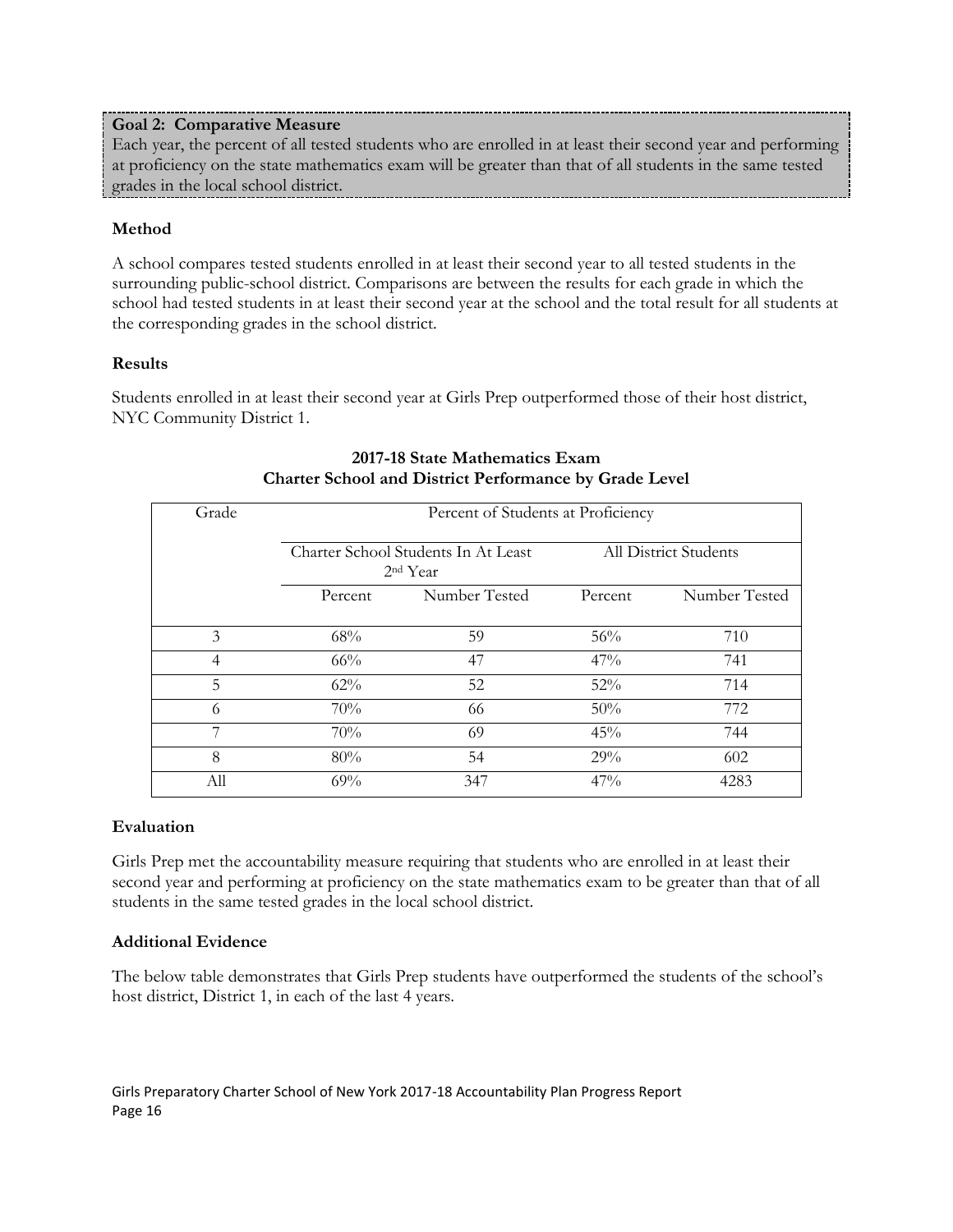| Grade          |               | Percent of Students Enrolled in at Least their Second Year Who Are at Proficiency Compared<br>to Local District Students |               |            |               |            |               |            |
|----------------|---------------|--------------------------------------------------------------------------------------------------------------------------|---------------|------------|---------------|------------|---------------|------------|
|                |               | 2014-15                                                                                                                  |               | 2015-16    |               | 2016-17    |               | 2017-18    |
|                | Girls<br>Prep | District 1                                                                                                               | Girls<br>Prep | District 1 | Girls<br>Prep | District 1 | Girls<br>Prep | District 1 |
| 3              | 57%           | 48%                                                                                                                      | 61%           | 51%        | 61%           | 52%        | 68%           | 56%        |
| $\overline{4}$ | 55%           | 46%                                                                                                                      | 41%           | 46%        | 52%           | 50%        | 66%           | 47%        |
| 5              | 26%           | 50%                                                                                                                      | 54%           | 45%        | 30%           | 49%        | 62%           | 52%        |
| 6              | 33%           | 44%                                                                                                                      | 37%           | 46%        | 63%           | 47%        | 70%           | 50%        |
| 7              | 34%           | 34%                                                                                                                      | 33%           | 36%        | 45%           | 42%        | 70%           | 45%        |
| 8              | 54%           | $27\%$                                                                                                                   | 41%           | 23%        | 38%           | 20%        | 80%           | 29%        |
| All            | 43%           | 42%                                                                                                                      | 46%           | 42%        | 48%           | 44%        | 69%           | 47%        |

# **Mathematics Performance of Charter School and Local District by Grade Level and School Year**

# **Goal 2: Comparative Measure**

Each year, the school will exceed its predicted level of performance on the state mathematics exam by an Effect Size of 0.3 or above (performing higher than expected to a small degree) according to a regression analysis controlling for students eligible for economically disadvantaged students among all public schools in New York State.

# **Method**

The Charter Schools Institute conducts a Comparative Performance Analysis, which compares the school's performance to demographically similar public schools state-wide. The Institute uses a regression analysis to control for the percentage of economically disadvantaged students among all public schools in New York State. The Institute compares the school's actual performance to the predicted performance of public schools with a similar economically disadvantaged percentage. The difference between the schools' actual and predicted performance, relative to other schools with similar economically disadvantaged statistics, produces an Effect Size. An Effect Size of 0.3 or performing higher than expected to a small degree is the requirement for achieving this measure.

Given the timing of the state's release of economically disadvantaged data and the demands of the data analysis, the 2017-18 analysis is not yet available. This report contains 2016-17 results, the most recent Comparative Performance Analysis available.

# **Results**

In 2016-17, Girls Prep's aggregate effect size in mathematics was 0.87.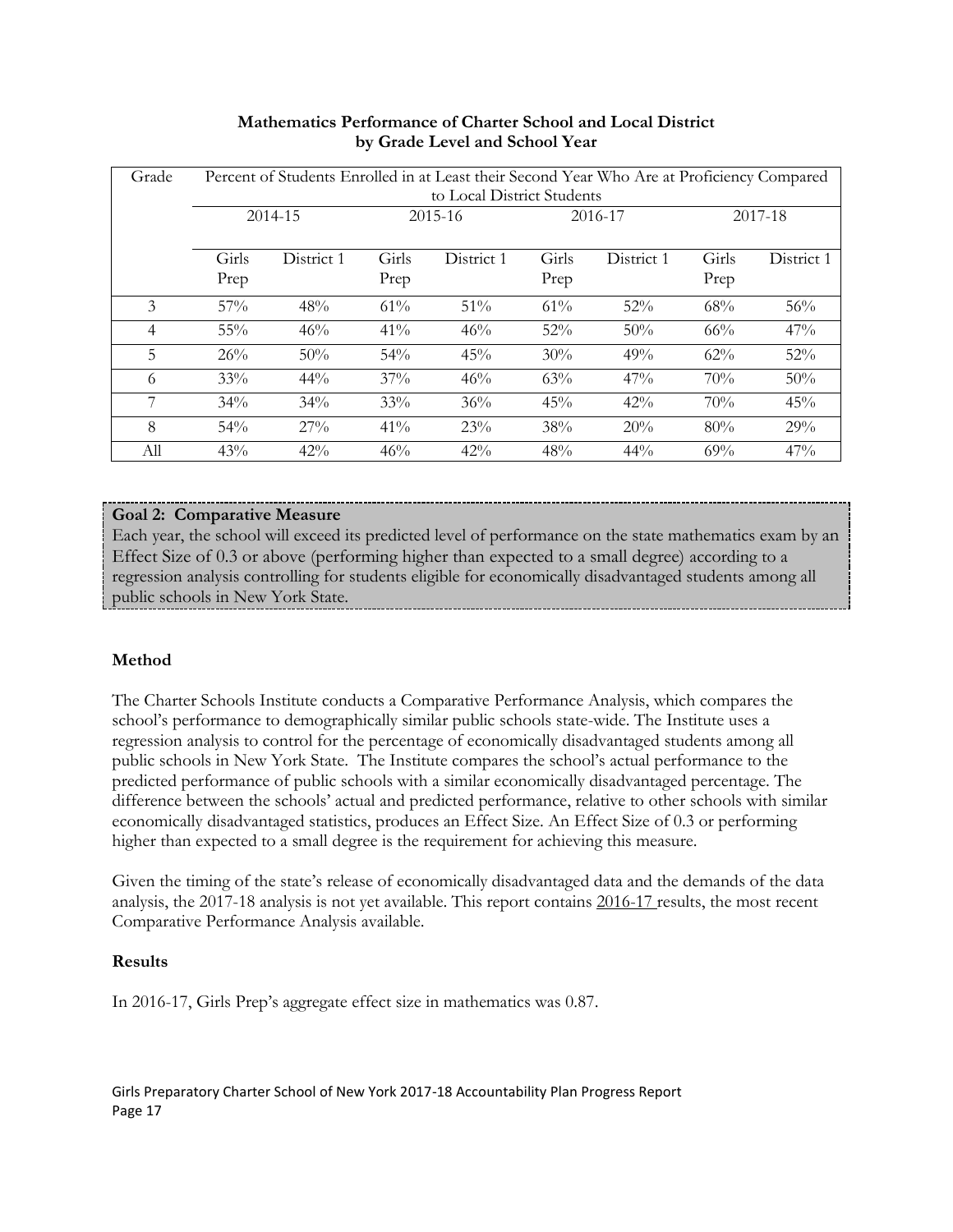| Grade | <b>Percent of</b><br>Economically<br><b>Disadvantaged</b> | Number of<br><b>Students</b><br><b>Tested</b> |        | <b>Percent of Students</b><br>at Proficiency | <b>Difference</b><br>between Actual<br>and Predicted | <b>Effect Size</b> |
|-------|-----------------------------------------------------------|-----------------------------------------------|--------|----------------------------------------------|------------------------------------------------------|--------------------|
|       | <b>Students</b>                                           |                                               | Actual | Predicted                                    |                                                      |                    |
|       | 72.9                                                      | 72                                            | 56     | 41.9                                         | 14.1                                                 | 0.72               |
|       | 84.5                                                      | 65                                            | 48     | 29.3                                         | 18.7                                                 | 0.95               |
|       | 83.9                                                      | 82                                            | 33     | 28.9                                         | 4.1                                                  | 0.22               |
| 6     | 72.3                                                      | 79                                            | 58     | 31.0                                         | 27.0                                                 | 1.35               |
|       | 78.8                                                      | 63                                            | 44     | 24.2                                         | 19.8                                                 | 0.96               |
| 8     | 72.1                                                      | 40                                            | 38     | 15.6                                         | 22.4                                                 | 1.20               |
| All   | 77.7                                                      | 401                                           | 46.7   | 29.7                                         | 17.1                                                 | 0.87               |

#### **2016-17 Mathematics Comparative Performance by Grade Level**

| <b>School's Overall Comparative Performance:</b> |  |
|--------------------------------------------------|--|
| Higher than expected to large degree             |  |

## **Evaluation**

In 2016-17, Girls Prep met this accountability plan goal. Girls Prep's effect size is not yet available for 2017-18, the year relevant to this analysis.

## **Additional Evidence**

Girls Prep has had a strongly positive effect size for each of the last four years.

| School<br>Year | Grades | Percent<br>Eligible for<br>Free Lunch | Number<br>Tested | Actual | Predicted | Effect<br><b>Size</b> |
|----------------|--------|---------------------------------------|------------------|--------|-----------|-----------------------|
| 2010-11        | K-6    | 62                                    | 222              | 81.1   | 56.2      | 1.32                  |
| 2011-12        | $K-7$  | 56.2                                  | 265              | 75.8   | 59.7      | 0.85                  |
| 2012-13        | $K-8$  | 73.1                                  | 318              | 35.5   | 22.9      | 0.71                  |
| 2013-14        | $K-8$  | 79.8                                  | 332              | 43.2   | 26.3      | 0.88                  |
| 2014-15        | $K-8$  | 76.1                                  | 347              | 42.1   | 28.3      | 0.75                  |
| $2015 - 16$    | K-8    | 77.2                                  | 372              | 45.8   | 29.3      | 0.83                  |
| 2016-17        | $K-8$  | 77.7                                  | 401              | 46.7   | 29.7      | 0.87                  |

# **Mathematics Comparative Performance by School Year**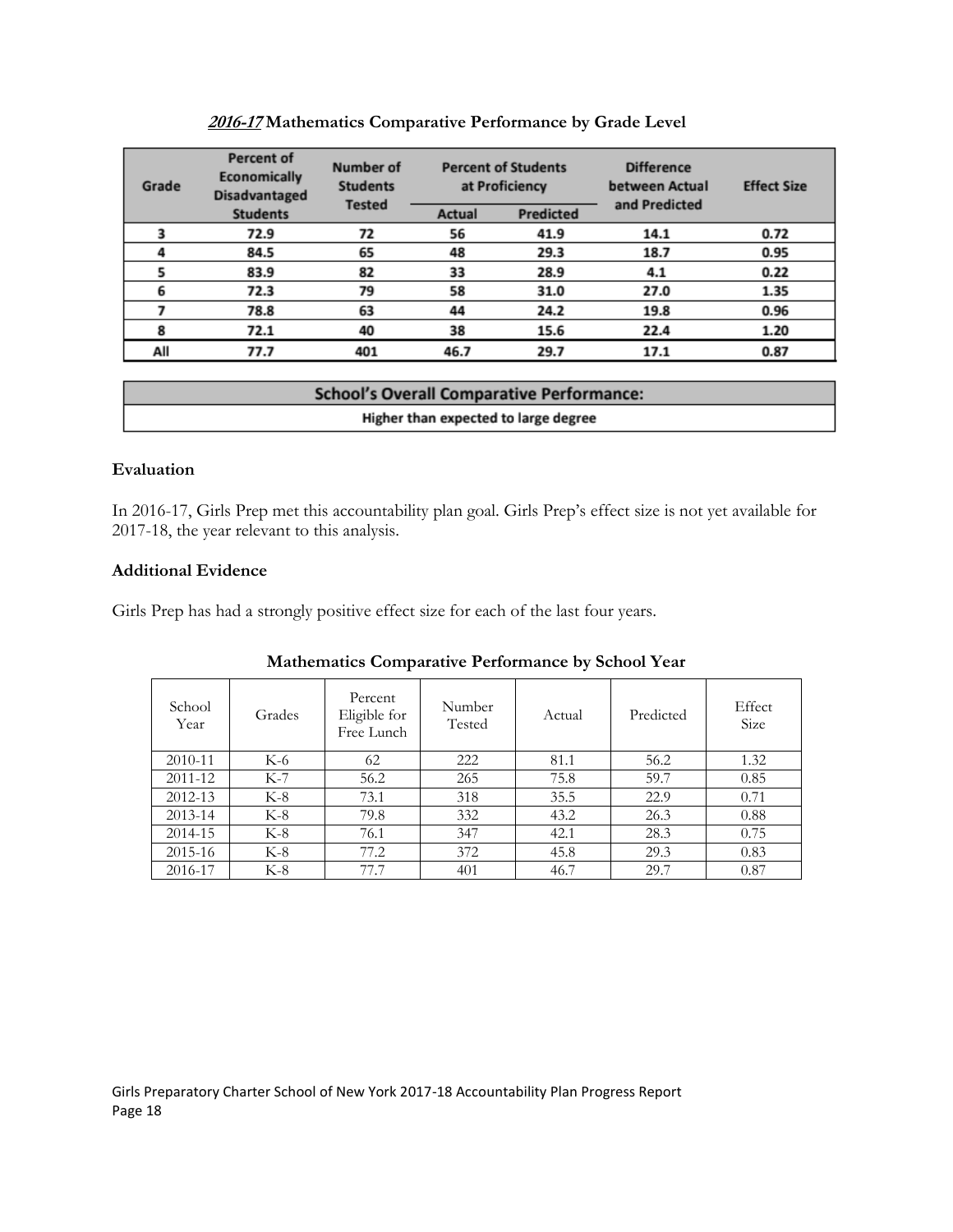## **Goal 2: Growth Measure**

Each year, under the state's Growth Model, the school's mean unadjusted growth percentile in mathematics for all tested students in grades 4-8 will be above the state's unadjusted median growth percentile.

# **Method**

This measure examines the change in performance of the same group of students from one year to the next and the progress they are making in comparison to other students with the same score in the previous year. The analysis only includes students who took the state exam in 2017-18 and have a state exam score in 2016-17 including students who were retained in the same grade. Students with the same 2016-17 scores are ranked by their 2017-18 scores and assigned a percentile based on their relative growth in performance (mean growth percentile). Students' growth percentiles are aggregated schoolwide to yield a school's mean growth percentile. For a school to perform above the statewide median, it must have a mean growth percentile greater than 50.

In 2017-18, Girls Prep's mean unadjusted growth percentile was 56. This is higher than the state's unadjusted median growth percentile of 50.0

|       | <b>Mean Growth Percentile</b> |           |  |  |  |
|-------|-------------------------------|-----------|--|--|--|
| Grade | School                        | Statewide |  |  |  |
|       |                               | Average   |  |  |  |
| 4     | 54                            | 50        |  |  |  |
| 5     | 48                            | 50        |  |  |  |
| 6     | 47                            | 50        |  |  |  |
|       | 58                            | 50        |  |  |  |
| 8     | 77                            | 50        |  |  |  |
| All   | 56                            | 50        |  |  |  |

# **2015-16 Mathematics Mean Growth Percentile by Grade Level**

## **Evaluation**

In 2017-18, Girls Prep met this accountability plan goal.

# **Additional Evidence**

Girls Prep has met this accountability goal in three of the last four years.

# **Mathematics Mean Growth Percentile by Grade Level and School Year**

| Grade | <b>Mean Growth Percentile</b> |         |         |         |         |  |  |
|-------|-------------------------------|---------|---------|---------|---------|--|--|
|       | 2013-14                       | 2014-15 | 2015-16 | 2016-17 | 2017-18 |  |  |
|       | 50                            | 54      | 41      | 47      | 54      |  |  |
|       | 38                            | 38      | 49      | 47      | 48      |  |  |
| 6     | 71                            | 52      | 62      | 64      | 47      |  |  |
|       | 69                            | 46      | 62      | 70      | 58      |  |  |
| 8     | 49                            | 33      | 58      | 70      | 77      |  |  |
| All   | 55                            | 45      | 54      | 59      | 56      |  |  |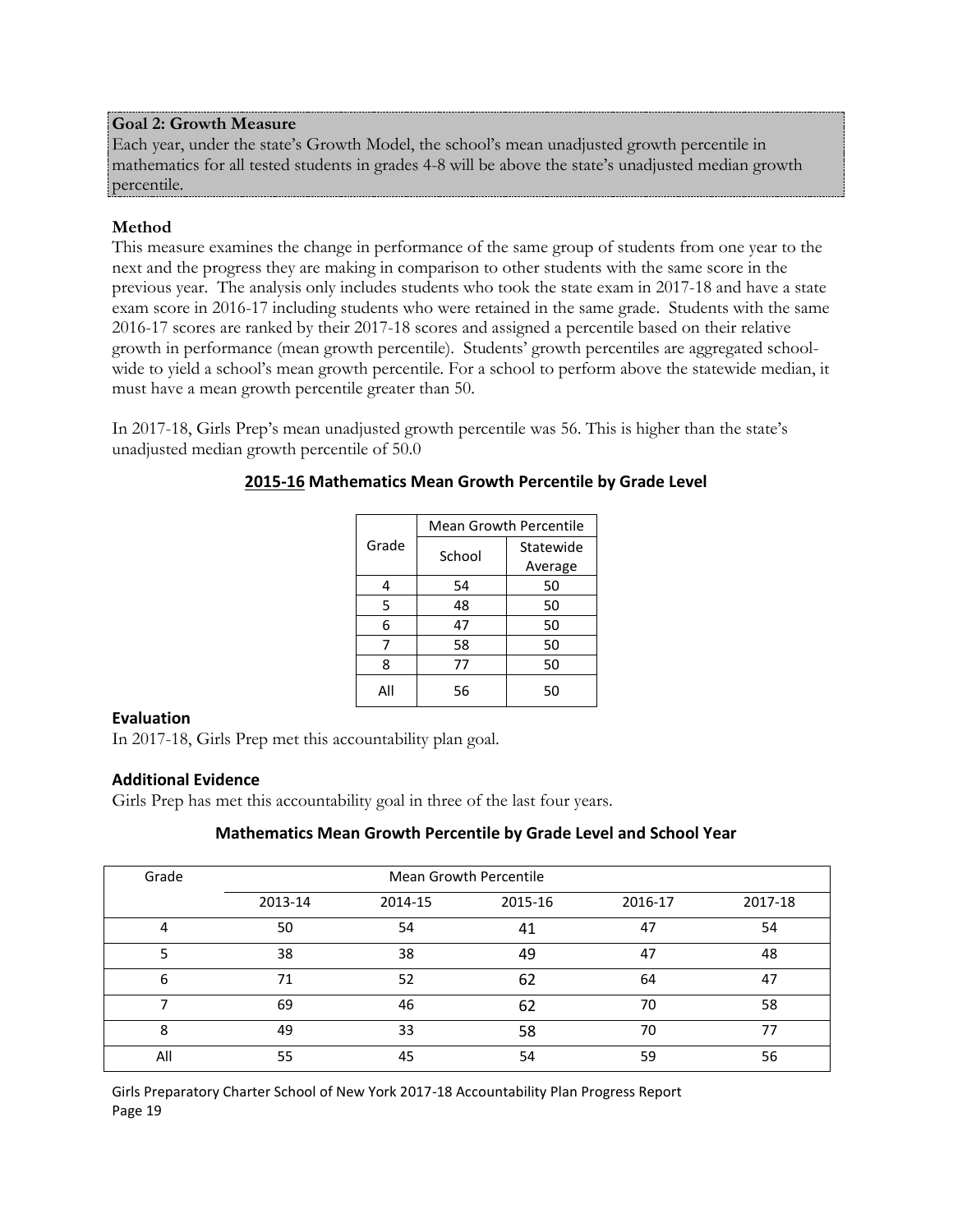# **Summary of the Mathematics Goal**

We are committed to providing the resources needed for our students to become proficient mathematicians. Girls prep is committed to a culture of continuous improvement where student achievement and success has no limit.

In 2016-17, Girls Prep achieved 4 out of the 5 possible measures for evaluation. Below we have outlined an action plan to implement in the coming year. This plan includes programs and processes that have proven to be successful and new strategies that address our observable gaps.

Like most charter schools in New York City, Girls Prep did not meet the goal of 75 percent proficiency in 2017-18. However, our outstanding growth data gives us confidence that we are on a predictive path to attaining that goal in the future.

| Type        | <b>Measure</b>                                                                                                                                                                                                                                                                                                                                                                   | <b>Outcome</b>  |
|-------------|----------------------------------------------------------------------------------------------------------------------------------------------------------------------------------------------------------------------------------------------------------------------------------------------------------------------------------------------------------------------------------|-----------------|
| Absolute    | Each year, 75 percent of all tested students who are enrolled in at least their<br>second year will perform at proficiency on the New York State mathematics<br>exam for grades 3-8.                                                                                                                                                                                             | Did Not Achieve |
| Absolute    | Each year, the school's aggregate Performance Level Index (PLI) on the state<br>mathematics exam will meet that year's Annual Measurable Objective (AMO)<br>set forth in the state's NCLB accountability system.                                                                                                                                                                 | Achieved        |
| Comparative | Each year, the percent of all tested students who are enrolled in at least their<br>second year and performing at proficiency on the state mathematics exam will<br>be greater than that of students in the same tested grades in the local school<br>district.                                                                                                                  | Achieved        |
| Comparative | Each year, the school will exceed its predicted level of performance on the<br>state mathematics exam by an Effect Size of 0.3 or above (performing higher<br>than expected to a small degree) according to a regression analysis controlling<br>for economically disadvantaged students among all public schools in New York<br>State. (Using 2012-13 school district results.) | Achieved        |
| Growth      | Each year, under the state's Growth Model the school's mean unadjusted<br>growth percentile in mathematics for all tested students in grades 4-8 will be<br>above the state's unadjusted median growth percentile.                                                                                                                                                               | chieved         |

## **Action Plan**

## **Increased Instructional Time**

In Grades K-4, we have implemented a new 30-minute problem-solving block. Students will spend this time critically engaging with a single rigorous question, developing their own strategies and discussing them with peers and as a class. We have contracted with Dr. Stephanie Smith to implement Cognitively Guided Instruction (CGI) "Number Talks" during this problem-solving block. CGI has previously been implemented by other NYC charter schools that have seen substantial growth in math achievement as a result.

## **Instruction**

The second key lever to drive academic improvement is to continue to refine our coaching and observation processes. All instructional leaders will regularly observe teachers and provide instructional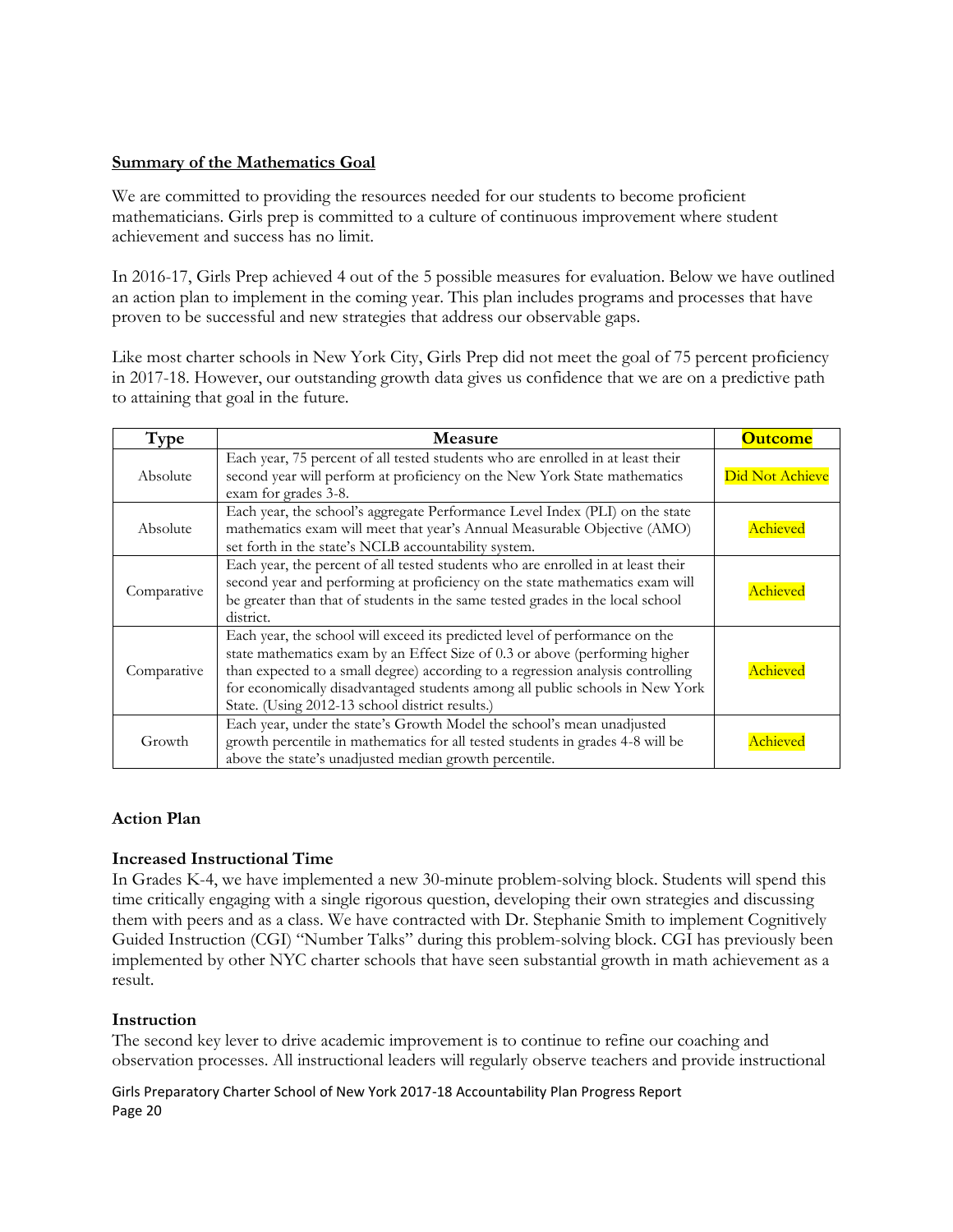feedback. Grade team leaders will also conduct informal observations and peer observations. All observations will utilize the Danielson framework as our model of excellent teaching.

Girls Prep has invested in the TeachBoost platform to improve the quality of observation, coaching and evaluation. All teachers will receive a minimum of 15 short and 5 long classroom observations from their coach, which is the average reported by top-quartile schools on TNTP's Insight survey. Our coaching and observation program will also be supported through our partnership with TNTP. From the research literature on school improvement, we know that strong coaching and feedback is one of the highestleverage strategies that a principal must utilize improve student achievement. TNTP will also organize Excellent School Visits to ensure our school leaders see best practice.

# **Data & Assessment**

Girls Prep Lower East Side teachers and instructional leaders routinely collect and analyze a wide variety of qualitative and quantitative data to improve curriculum and instruction. Students are assessed using curricular-aligned, performance-based assessments as measures of absolute performance. These rigorous assessments require synthesis and high-level application of knowledge from all subject areas. Student growth is measured using the NWEA MAP and STEP assessment. Throughout the year, students take interim assessments aligned with our scope and sequence in mathematics and in English Language Arts.

# **Leadership**

As outlined in the ELA action plan above, Public Prep has made added additional supports and made significant changes in network and school leadership with the aim of improving instructional leadership, adult learning, teacher coaching and development.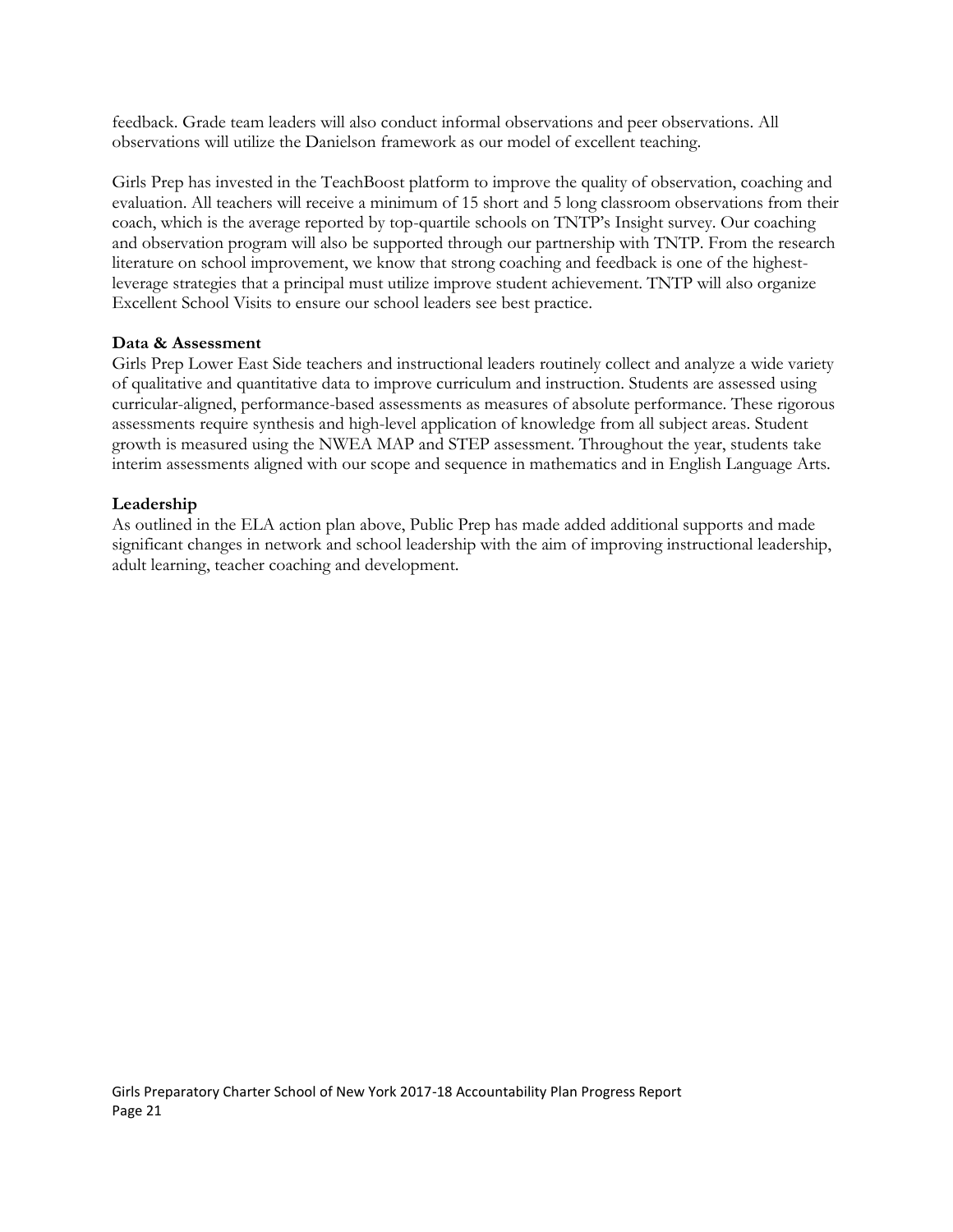#### **SCIENCE**

**Goal 3: Science** GIRLS PREP students will demonstrate proficiency relevant to achievement in science.

#### **Background**

Science at Girls Prep allows students to explore the world through a hands-on, inquiry-based approach. Throughout their years in school students will study physical, life, and earth science. Every student at Girls Prep takes science every day, which is taught in our dedicated science labs by subject specific teachers.

Science in kindergarten explores topics such as the five senses, changes in plants and animals through the seasons, taking care of the earth and magnetism. First grade topics include astronomy, the human body, animal diversity, properties of matter (solids and liquids), and light and sound. In second grade, students use the scientific process to learn about simple machines life cycles, and the symbiotic relationship of plants and animals among other topics.

As students move on to third grade, they build on their early childhood learning. Third grade students at Girls Prep complete an in-depth study of inherited traits, meteorology, ecology, and force and motion. As fourth graders, students delve into animals and plants in their environment, discover the properties of water, explore electrical energy and magnetism, and understand the impact that natural events have on our world. Fourth graders end the year participating in the NYS Science Written and Performance Assessment that focuses on knowledge gained throughout their elementary science program.

In fifth grade, students study ecosystems, classify living things, study the roots of scientific theory, and explore the stars and the solar system. Students build their reading, writing, and inquiry skills as they engage in projects and hands-on labs.

In every grade, teachers integrate opportunities for students to read and write about the content, skills, and processes developed through their inquiry work. Teachers use Delta Education FOSS science, the state standards, and the Next Gen Science Standards as the key resources in planning instruction.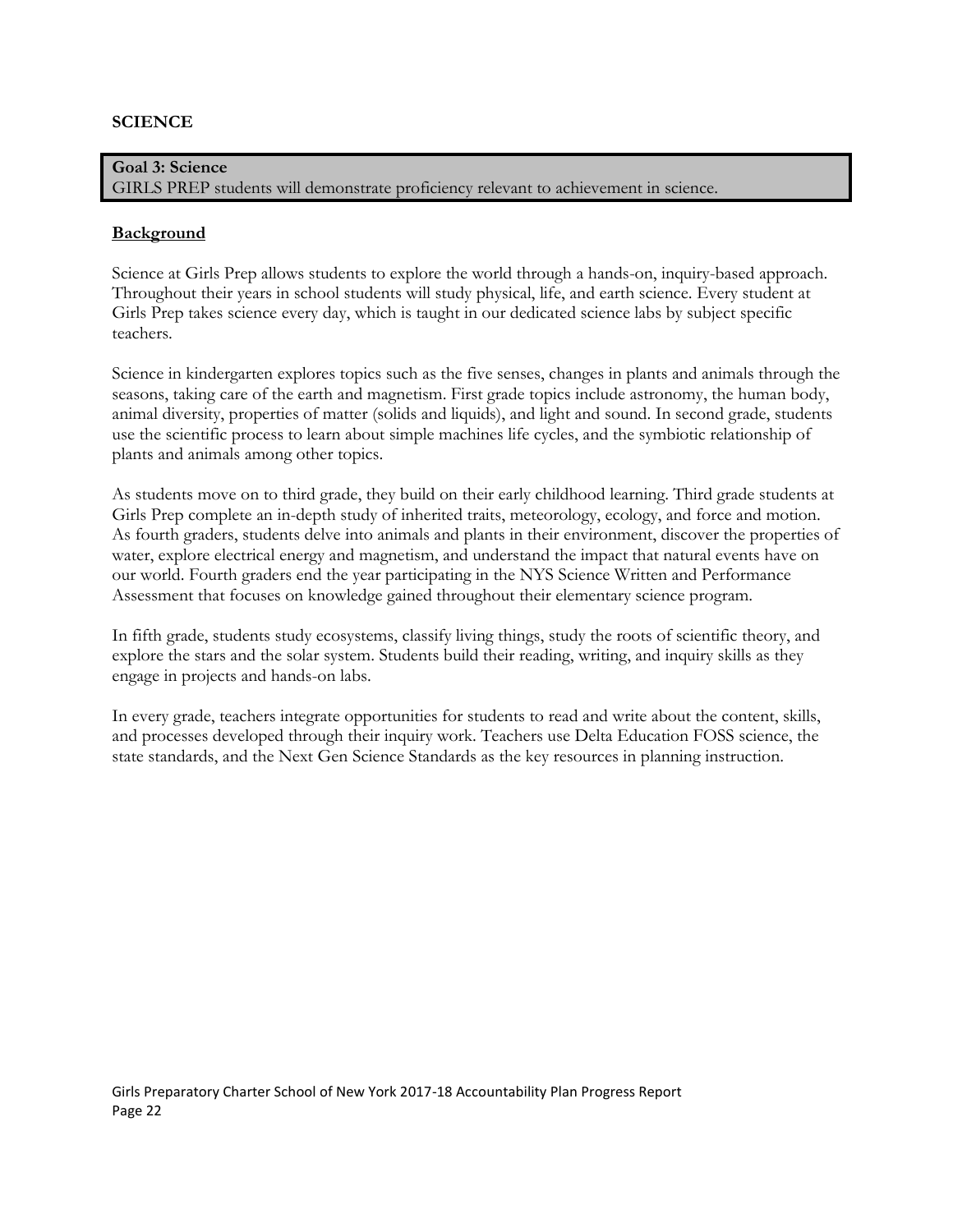# **Goal 3: Absolute Measure**

Each year, 75 percent of all tested students enrolled in at least their second year will perform at proficiency on the New York State science examination.

# **Method**

The school administered the New York State Testing Program science assessment to students in 4th and 8<sup>th</sup> grade in springs 2018. The school converted each student's raw score to a performance level and a grade-specific scaled score. The criterion for success on this measure requires students enrolled in at least their second year (defined as enrolled by BEDS day of the previous school year) to score at proficiency.

# **Results**

96% of Girls Prep students enrolled in at least their second year were proficient on the NYS science examination.

# **Charter School Performance on 2017-18 State Science Exam By All Students and Students Enrolled in At Least Their Second Year**

| Grade | Percent of Students at Proficiency  |               |         |                       |  |  |
|-------|-------------------------------------|---------------|---------|-----------------------|--|--|
|       | Charter School Students In At Least |               |         | All District Students |  |  |
|       | 2 <sup>nd</sup> Year                |               |         |                       |  |  |
|       | Percent                             | Number Tested | Percent | Number Tested         |  |  |
|       |                                     |               |         |                       |  |  |
|       | 98%                                 | 51            |         |                       |  |  |
|       | $94\%$                              |               |         |                       |  |  |
|       | 96%                                 |               |         |                       |  |  |

# **Evaluation**

Girls Prep met this accountability goal.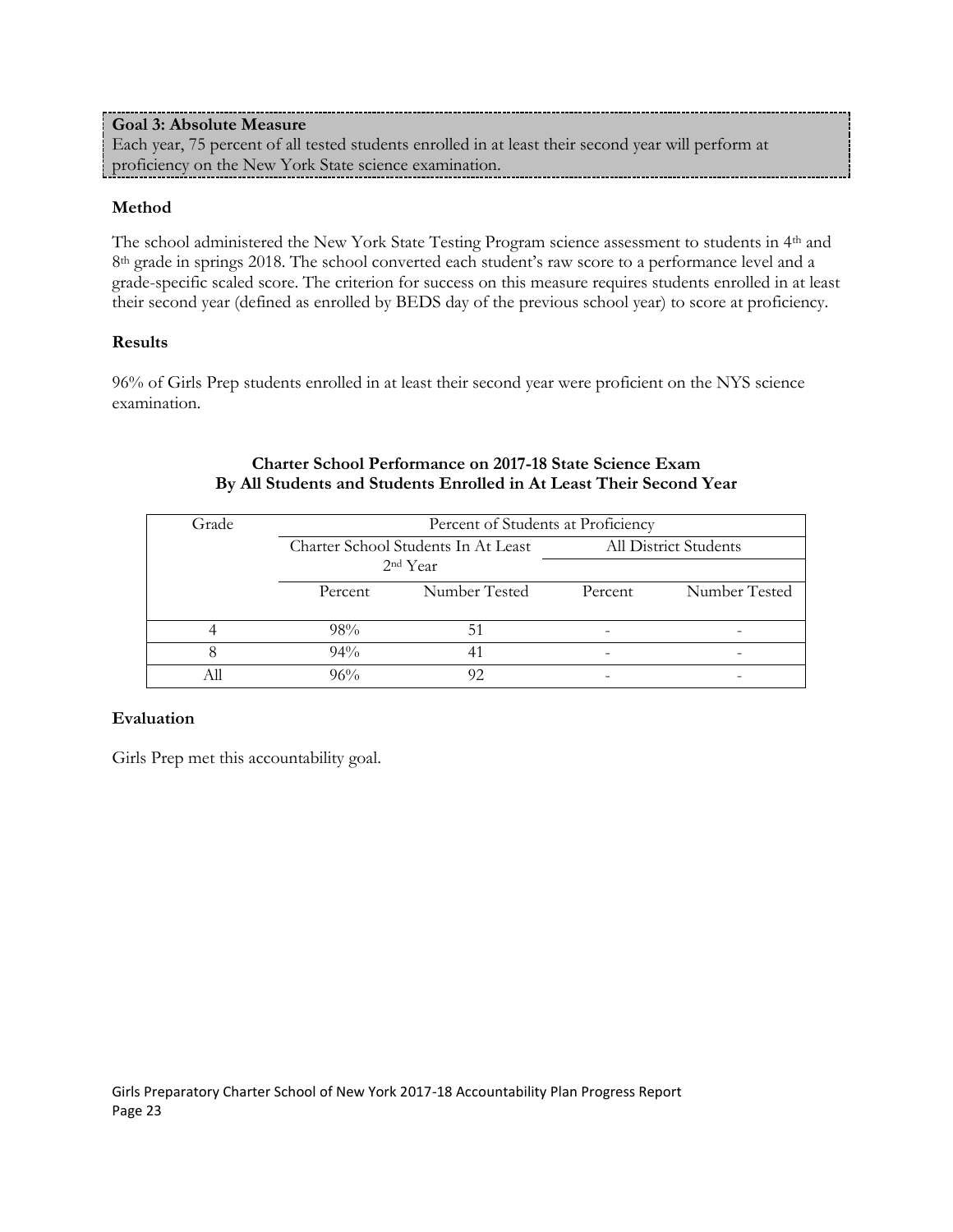## **Additional Evidence**

| Grade | Percent of Students Enrolled in At Least Their Second Year at Proficiency |                  |         |                  |         |                  |         |                  |  |
|-------|---------------------------------------------------------------------------|------------------|---------|------------------|---------|------------------|---------|------------------|--|
|       | 2014-15                                                                   |                  | 2015-16 |                  | 2016-17 |                  | 2017-18 |                  |  |
|       | Percent                                                                   | Number<br>Tested | Percent | Number<br>Tested | Percent | Number<br>Tested | Percent | Number<br>Tested |  |
| 4     | 88%                                                                       | 58               | 98%     | 54               | 96%     | 51               | 98%     | 51               |  |
| 8     | 88%                                                                       | 41               | 86%     | 42               | 83%     | 41               | $94\%$  | 41               |  |
| Аll   | 88%                                                                       | 99               | 93%     | 96               | $90\%$  | 92               | 96%     | 92               |  |

## **Science Performance by Grade Level and School Year**

# **Goal 3: Comparative Measure**

Each year, the percent of all tested students enrolled in at least their second year and performing at proficiency on the state science exam will be greater than that of all students in the same tested grades in the local school district.

# **Method**

The school compares tested students enrolled in at least their second year to all tested students in the surrounding public-school district. Comparisons are between the results for each grade in which the school had tested students in at least their second year and the results for the respective grades in the local school district.

# **Results**

Students enrolled in at least their second year at Girls Prep performed higher in 2016-17 than those in their host district, District 1, performed. Comparative data for 2017-18 has not yet been published.

| Grade | Percent of Students at Proficiency |                               |         |                       |  |  |
|-------|------------------------------------|-------------------------------|---------|-----------------------|--|--|
|       |                                    | Charter School Students In    |         | All District Students |  |  |
|       |                                    | At Least 2 <sup>nd</sup> Year |         |                       |  |  |
|       | Percent                            | Number                        | Percent | Number                |  |  |
|       |                                    | Tested                        |         | Tested                |  |  |
|       | 98%                                | 51                            |         |                       |  |  |
|       | $94\%$                             |                               |         |                       |  |  |
|       | 96%                                | 92                            |         |                       |  |  |

# **2017-18 State Science Exam Charter School and District Performance by Grade Level**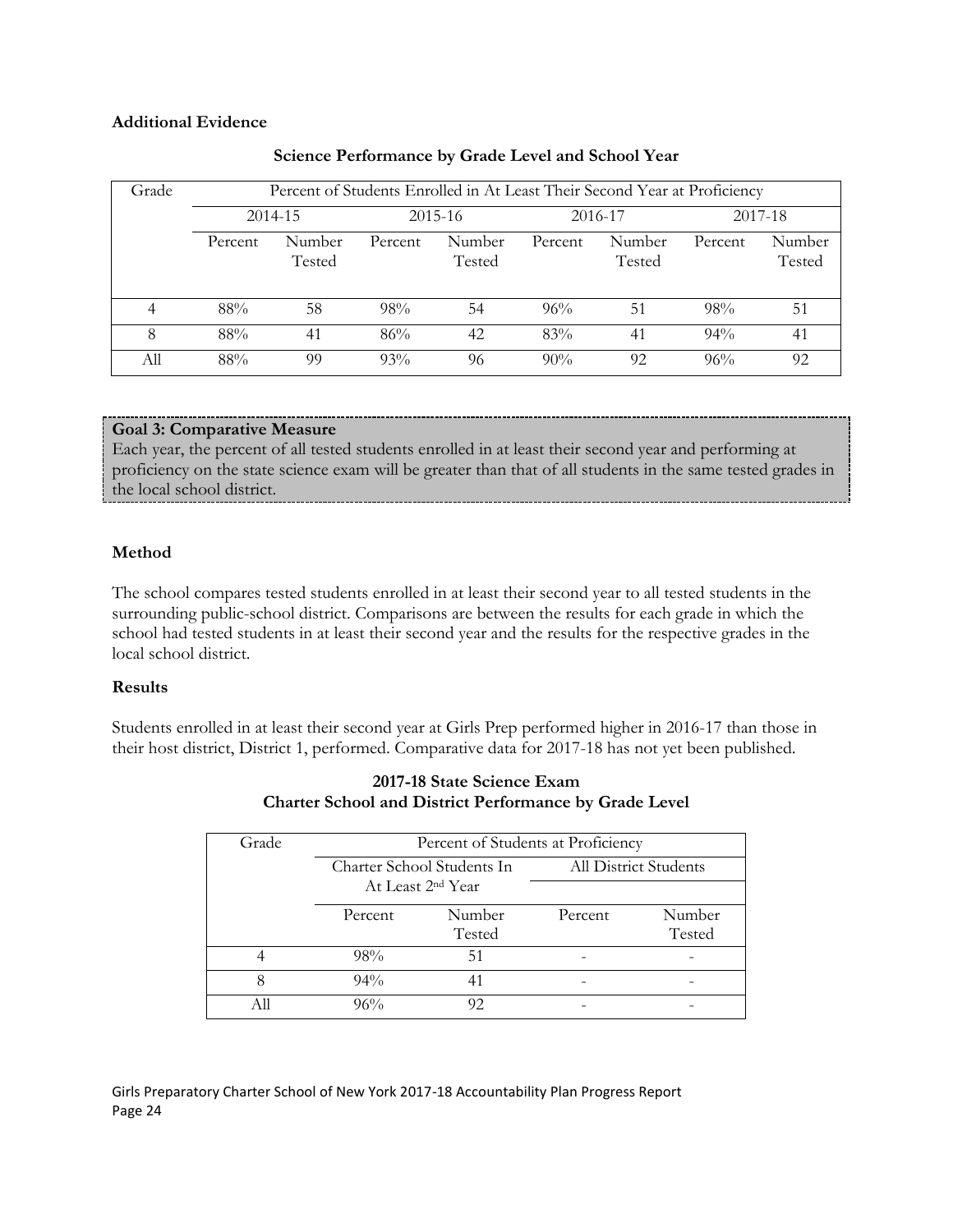# **Evaluation**

Girls Prep met the accountability measure requiring that students who are enrolled in at least their second year and performing at proficiency on the state science exam to be greater than that of all students in the same tested grades in the local school district.

# **Additional Evidence**

Girls Prep met this accountability goal in each year of the accountability period prior to 2017-18.

| Grade | Percent of Charter School Students at Proficiency and Enrolled in At Least their Second<br>Year Compared to Local District Students<br>$2015 - 16$<br>2014-15<br>2016-17<br>2017-18 |                   |                   |                   |                   |                   |                   |                   |
|-------|-------------------------------------------------------------------------------------------------------------------------------------------------------------------------------------|-------------------|-------------------|-------------------|-------------------|-------------------|-------------------|-------------------|
|       | Girls<br>Prep                                                                                                                                                                       | Local<br>District | Charter<br>School | Local<br>District | Charter<br>School | Local<br>District | Charter<br>School | Local<br>District |
| 4     | 88%                                                                                                                                                                                 | 83%               | 98%               | 88%               | 96%               | $84\%$            | 98%               |                   |
| 8     | 88%                                                                                                                                                                                 | 65%               | 70%               | 51%               | 83%               | $47\%$            | 94%               |                   |
| All   | 88%                                                                                                                                                                                 | 76%               | 85%               | $74\%$            | $90\%$            | 70%               | 96%               |                   |

# **Science Performance of Charter School and Local District by Grade Level and School Year**

# **Summary of the Science Goal**

Girls Prep has met one out of two science goals in 2017-18. Science Scores for District 1 have not yet been released to the public. Although our performance was relatively strong, we are not satisfied with our results, and will seek to enhance our instructional program to improve them in 2017-18

| Type        | <b>Measure</b>                                                                                                                                                                                                                                  | <b>Outcome</b> |
|-------------|-------------------------------------------------------------------------------------------------------------------------------------------------------------------------------------------------------------------------------------------------|----------------|
| Absolute    | Each year, 75 percent of all tested students enrolled in at least<br>their second year will perform at proficiency on the New York<br>State examination.                                                                                        | Achieved       |
| Comparative | Each year, the percent of all tested students enrolled in at least<br>their second year and performing at proficiency on the state<br>exam will be greater than that of all students in the same tested<br>grades in the local school district. | $\rm N/A$      |

# **Action Plan**

We will be looking critically at the alignment of our science curriculum to the Grade 4 and 8 NYS science test. Although we are confident that our curriculum covers all the material necessary to succeed on the Grade 4 NYS science test, certain content areas may not receive appropriate emphasis or be taught in the appropriate sequence. We will seek to uncover and remedy any gaps in 2018-19.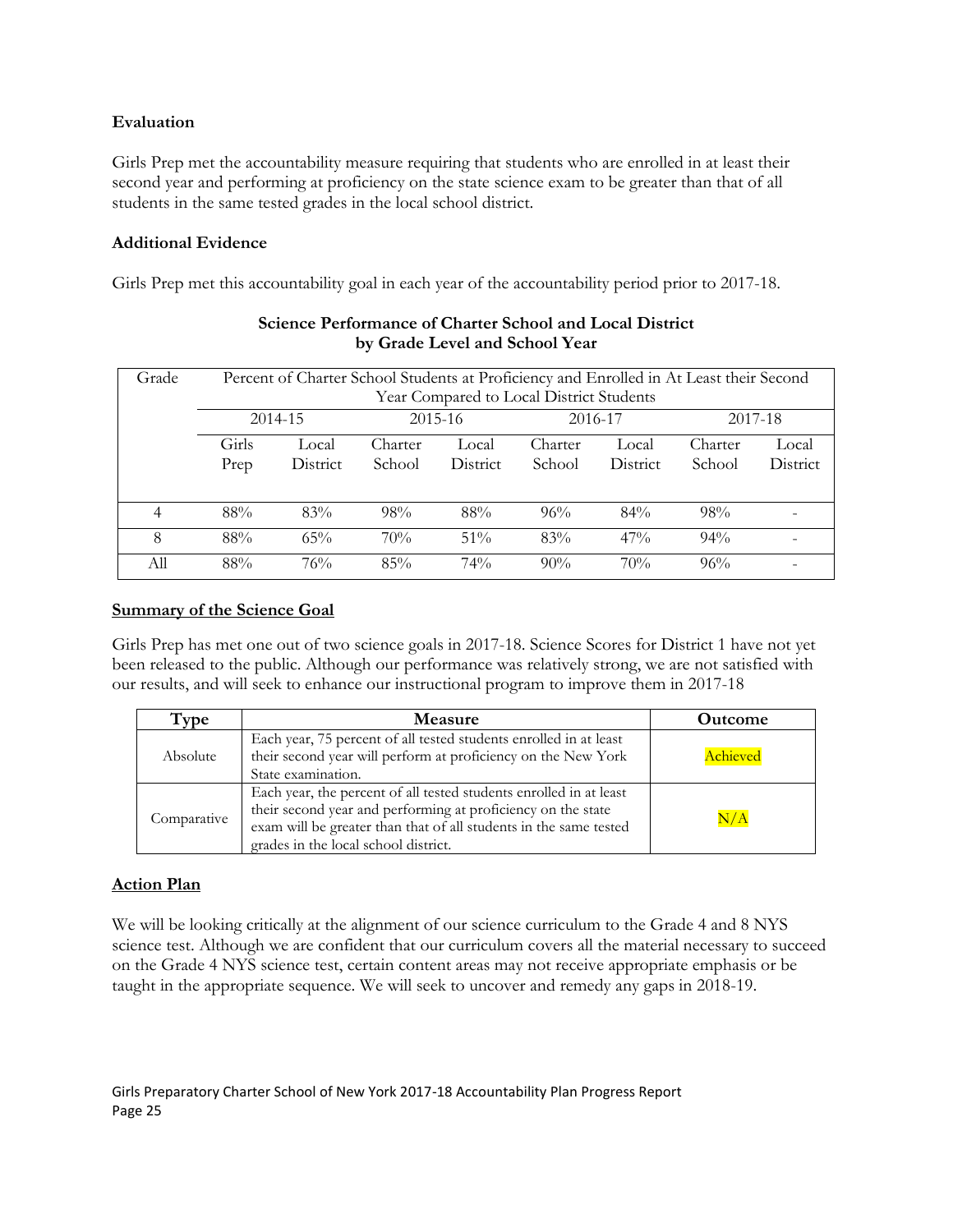#### **NCLB**

## **Goal 4: NCLB**

The school will be in Good Standing each year.

#### **Goal 4: Absolute Measure**

Under the state's NCLB accountability system, the school's Accountability Status is in good standing: the state has not identified the school as a Focus School nor determined that it has met the criteria to be identified as a local-assistance-plan school.

#### **Method**

Since *all* students are expected to meet the state's learning standards, the federal No Child Left Behind legislation stipulates that various sub-populations and demographic categories of students among all tested students must meet state proficiency standards. New York, like all states, established a system for making these determinations for its public schools. Each year the state issues School Report Cards. The report cards indicate each school's status under the state's No Child Left Behind (NCLB) accountability system.

#### **Results**

For the 2017-18 school year Girls Prep was in Good Standing.

#### **Evaluation**

Girls Prep met this accountability goal.

| <b>NCLB</b> Status by Year |               |  |  |  |
|----------------------------|---------------|--|--|--|
| Year                       | <b>Status</b> |  |  |  |
| 2007-08                    | Good Standing |  |  |  |
| 2008-09                    | Good Standing |  |  |  |
| 2009-10                    | Good Standing |  |  |  |
| 2010-11                    | Good Standing |  |  |  |
| 2011-12                    | Good Standing |  |  |  |
| 2012-13                    | Good Standing |  |  |  |
| 2013-14                    | Good Standing |  |  |  |
| 2014-15                    | Good Standing |  |  |  |
| 2015-16                    | Good Standing |  |  |  |
| 2016-17                    | Good Standing |  |  |  |
| 2017-18                    | Good Standing |  |  |  |

#### **Additional Evidence**

Girls Prep has been in good standing for each year of the Accountability Period.